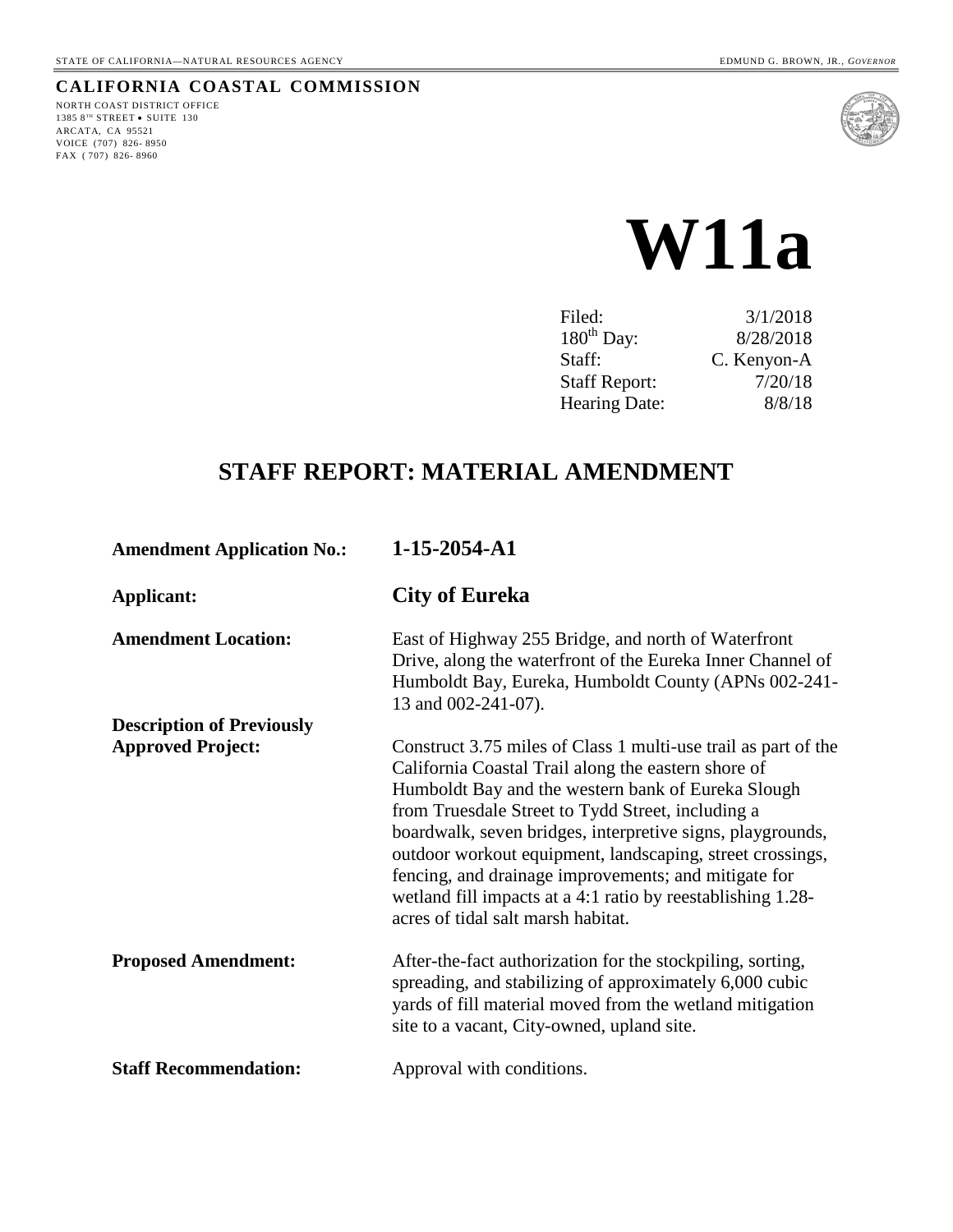## **SUMMARY OF STAFF RECOMMENDATION**

Staff recommends that the Commission approve with conditions the City of Eureka's ("City") proposed amendment to Coastal Development Permit (CDP) 1-15-2054 granted for development of a 3.75-mile segment of the California Coastal Trail (CCT). The amendment proposes afterthe-fact authorization for the stockpiling, sorting, spreading, and stabilizing of approximately 6,000 cubic yards of earthen material excavated for mitigation of wetland fill impacts of the originally approved trail over an approximately 4.56-acre area on vacant, largely impervious, upland, City-owned property. K-rails and logs were also placed around the perimeter of the site to bar vehicular use. The subject site is located between Waterfront Drive and Humboldt Bay in the City of Eureka.

The fill has been located outside of any wetlands or ESHA, and abundant public access parking in the area will continue to serve users of the CCT and other public access to the shoreline in the area.

Pursuant to Regional Water Quality Control Board (Regional Board) requirements, the City sampled the material and demonstrated to the satisfaction of the Regional Board staff that stormwater runoff will not present a risk to Humboldt Bay water quality objectives or beneficial uses. Due to the location of fill as close as thirty feet from Humboldt Bay, stormwater runoff from the proposed fill has the potential to affect the water quality of Humboldt Bay by carrying sediment and pollutants from the fill reuse site into bay waters. To address these erosion and runoff concerns, straw wattles were placed between the fill and Humboldt Bay, and the fill was broadcast seeded and covered in straw. To ensure the revegetation of the fill reuse site is successful, Commission staff recommends **Special Condition 25** requiring the Permittee to submit vegetation monitoring reports to the Executive Director every 6 months until the fill reuse site has retained a 70% cover with noninvasive vegetation for one year. To ensure that the perimeter vehicular barriers are visually compatible with the character of the surrounding area, Commission staff also recommends **Special Condition 26** requiring the Permittee to submit a plan for the replacement of all the concrete k-rail perimeter barriers with new vehicle barriers comprised of logs, large rocks, wooded fences, or planted hedgerows. Special Condition 26 would also require the Permittee to maintain the perimeter barriers in a manner that continues to prevent off-road vehicular activity, but does not obstruct public access to the shoreline. Finally, Commission staff recommends **Special Condition 24** requiring maintenance of the fill reuse site to keep the site free of debris and plant species listed as problematic and/or invasive.

Violations of the Coastal Act exist on the subject property including, but not limited to, the deposition of 6,000 cubic yards of fill material without permit authorization in December 2017. Approval of this application pursuant to the staff recommendation, issuance of the permit, and the applicant's subsequent compliance with all terms and conditions of the permit will bring the unpermitted development into conformance with CDP requirements.

Staff believes that the proposed amendment, as conditioned, is consistent with all applicable Chapter 3 policies of the Coastal Act. The motion to adopt the staff recommendation of approval with special conditions is on [page 4.](#page-3-0)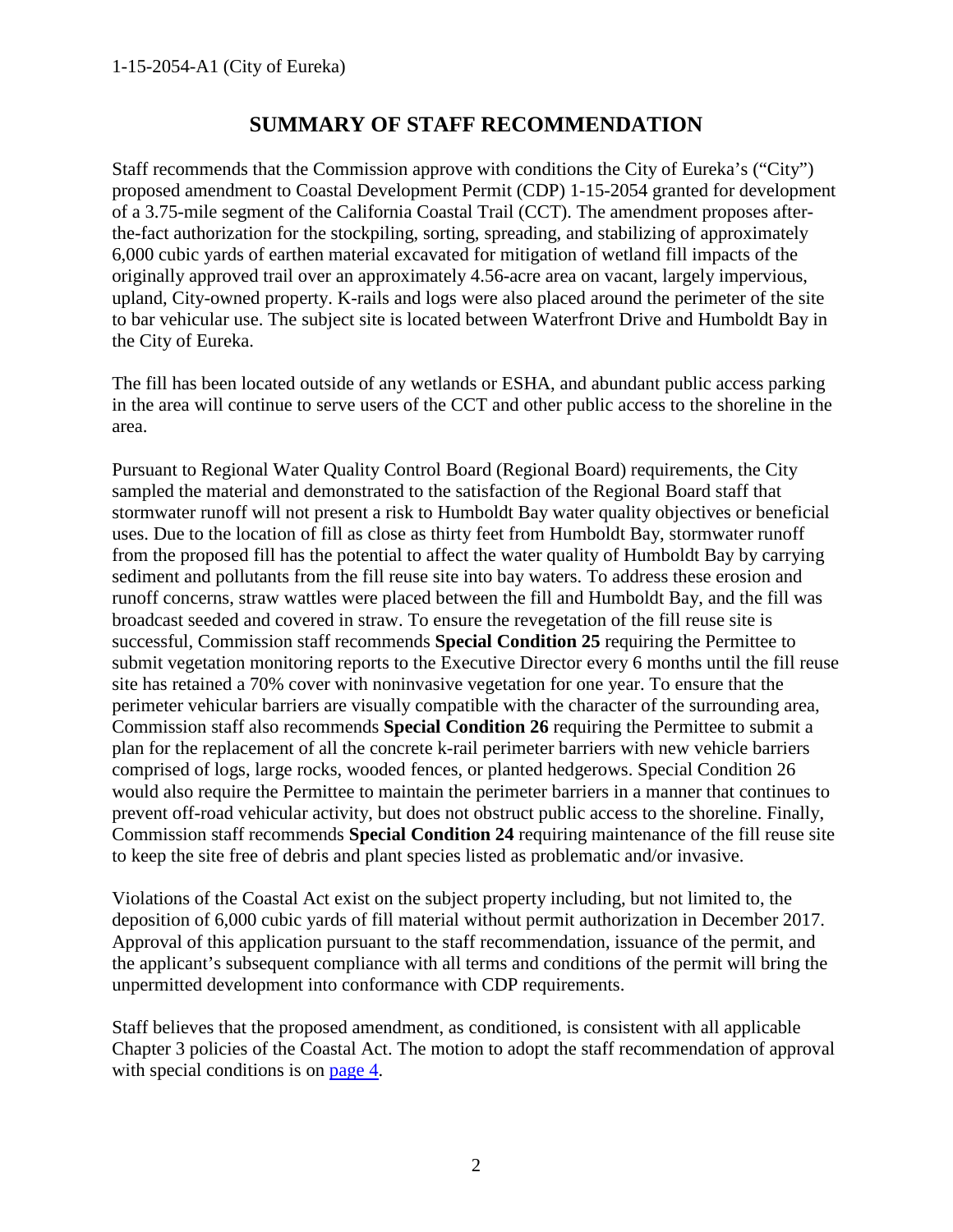# **TABLE OF CONTENTS**

## **APPENDICES**

Appendix  $A -$  Substantive File Documents

Appendix  $B$  – All standard and special conditions that apply to CDP amendment 1-15-2054-A1

## **EXHIBITS**

- Exhibit 1 Regional Location Map
- Exhibit 2 Project Vicinity
- $\overline{\text{Exhibit 3}}$  Historic Aerial Photographs
- Exhibit 4 Erosion and Runoff Controls for the Fill Reuse Site
- Exhibit 5 Site Photographs
- [Exhibit 6 Excerpts from the Adopted Findings of CDP 1-15-2054](https://documents.coastal.ca.gov/reports/2018/8/w11a/w11a-8-2018-exhibits.pdf)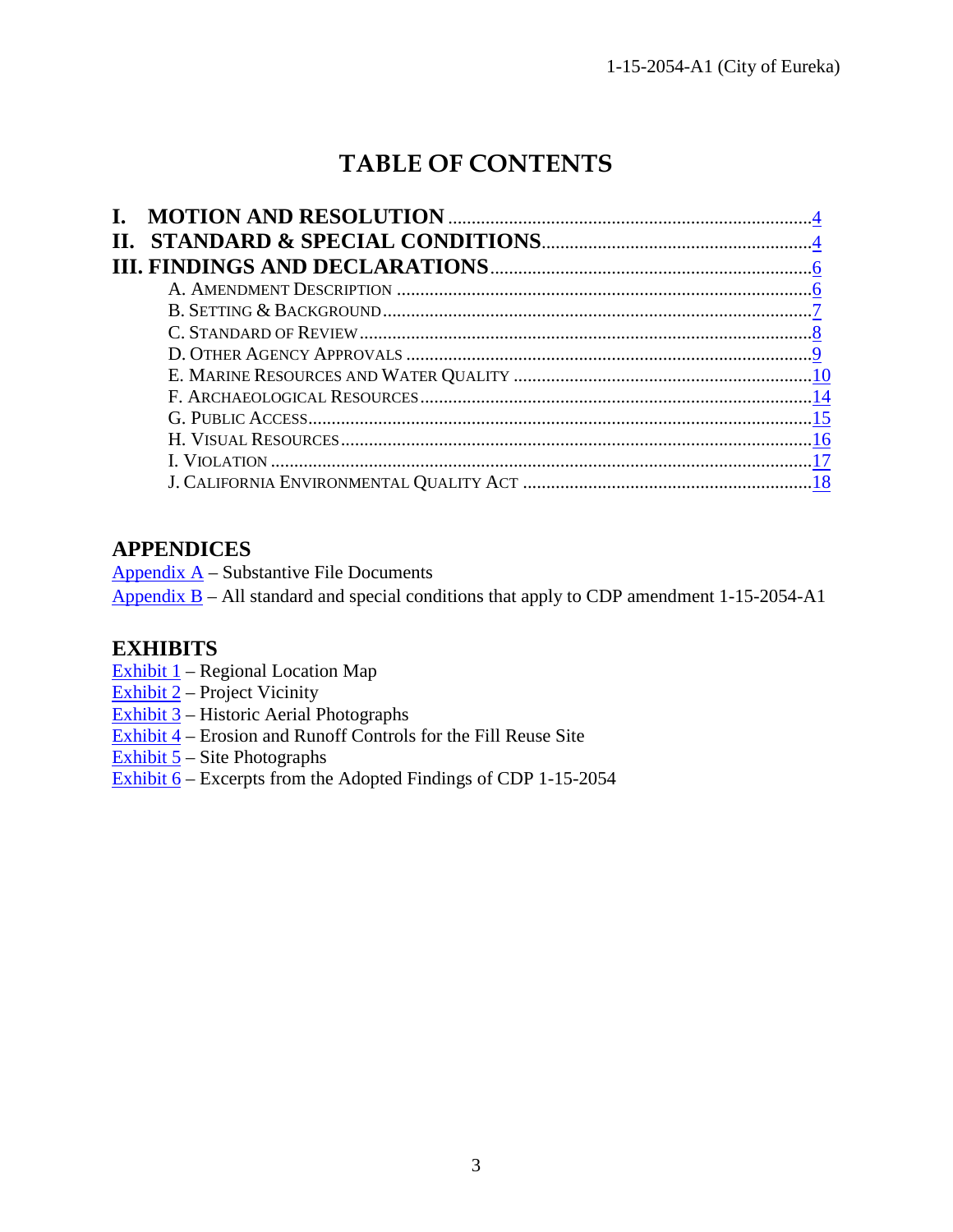## <span id="page-3-0"></span>**I. MOTION AND RESOLUTION**

#### **Motion:**

*I move that the Commission approve the proposed amendment to Coastal Development Permit No. 1-15-2054 subject to the conditions set forth in the staff recommendation.* 

Staff recommends a **YES** vote on the foregoing motion. Passage of this motion will result in conditional approval of the permit amendment and adoption of the following resolution and findings. The motion passes only by affirmative vote of a majority of the Commissioners present.

#### **Resolution:**

*The Commission hereby approves the coastal development permit amendment on the grounds that the development as amended and subject to conditions, will be in conformity with the policies of Chapter 3 of the Coastal Act. Approval of the permit amendment complies with the California Environmental Quality Act because feasible mitigation measures and/or alternatives have been incorporated to substantially lessen any significant adverse effects of the amended development on the environment.* 

## <span id="page-3-1"></span>**II. STANDARD AND SPECIAL CONDITIONS**

**Note**: Coastal Development Permit (CDP) 1-15-2054 was approved on May 11, 2016 pursuant to five (5) standard conditions and twenty-two (22) special conditions. Standard Conditions 1, 3, 4, and 5; and all 22 special conditions of CDP 1-15-2054 remain in full force and effect for CDP Amendment 1-15-2054-A1. Special Conditions 23-26 are new conditions added to CDP Amendment 1-15-2054-A1. [Appendix B](https://documents.coastal.ca.gov/reports/2018/4/w11a/w11a-4-2018-appendix.pdf) includes all standard and special conditions that apply to the amended development, as approved by the Commission in its original action and as modified and/or supplemented by this amendment.

The following conditions are new conditions added to CDP Amendment 1-15-2054-A1:

23. **Permit Amendment Issuance and Condition Compliance.** Because the development proposed under CDP Amendment 1-15-2054-A1 has already commenced, this coastal development permit amendment shall be deemed issued upon the Commission's approval. Failure to comply with the special conditions of this permit may result in the institution of an action to enforce those conditions under the provisions of Chapter 9 of the Coastal Act.

#### 24. **Site Maintenance**.

A. The fill reuse site shall be maintained in a debris-free state, including immediate removal of all refuse, dumped debris, and any potentially hazardous or contaminated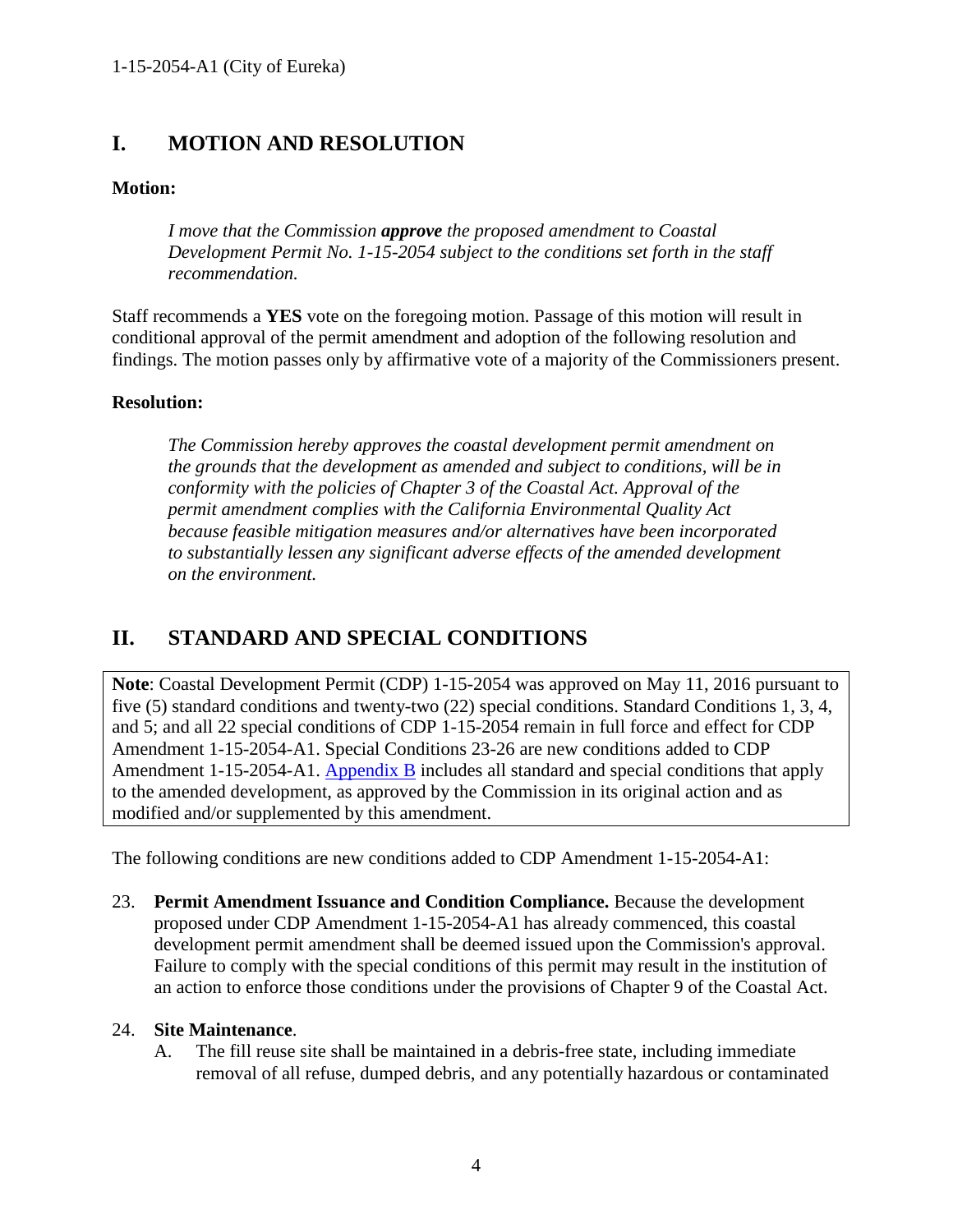materials such as scrap metal, asphalt, tires, and wood containing lead-based paint or wood preservative.

- B. The fill reuse site shall be maintained at a minimum of 70% cover with non-invasive vegetation after initial establishment.
- C. No plant species listed as problematic and/or invasive by the California Native Plant Society, the California Invasive Plant Council, or as may be identified from time to time by the State of California shall be employed or allowed to naturalize or persist at the fill reuse site.
- 25. **Site Monitoring**. The Permittee shall submit vegetation monitoring reports to the Executive Director every 6 months until the fill reuse site has reached a minimum of 70% cover with noninvasive vegetation and the site has retained a minimum of 70% cover with noninvasive vegetation for one year. The reports shall include photographs, a map, the percentage of the 4.56-acre fill reuse site covered in noninvasive vegetation, the degree to which any problematic or invasive plant species occupy the fill reuse site, and a narrative discussion analyzing the reasons for any failure to achieve or maintain the 70% noninvasive vegetative cover standard and providing recommendations for achieving the standard and for abating problematic or invasive plant species.

## 26. **Vehicular Access Barriers Replacement and Maintenance Plan**.

- A. WITHIN 6 MONTHS OF THE DATE OF COMMISSION ACTION ON PERMIT AMENDMENT NO. 1-15-2054-A1 (UNLESS EXTENDED BY THE EXECUTIVE DIRECTOR FOR GOOD CAUSE), the Permittee shall submit a plan for the removal of all concrete k-rail perimeter barriers at the fill reuse site and for the installation of new vehicle barriers to be retained on site.
	- i. The plan shall demonstrate that the perimeter barriers to be retained on site:
		- a. Shall not obstruct pedestrian public access along the right-of-way of Front Street, the vertical public access trail to the east of the fill reuse area, or the California Coastal Trail;
		- b. Shall be maintained to ensure that vehicles remain blocked from damaging the vegetative cover and contributing to erosion of the site and sedimentation of the bay;
		- c. Shall be comprised of logs, large rocks, wooded fences, or planted hedgerows no taller than four feet and maintained in natural colors free of graffiti to ensure that the barriers are visually compatible with the character of the surrounding area with respect to height and bulk, and shall not significantly obstruct views from public vantage points.
	- ii. The plan shall contain at a minimum:
		- a. A site plan showing the location and footprint of all perimeter barriers;
		- b. Design specifications for all perimeter barriers;
		- c. Measures to control and remove graffiti; and
		- d. A schedule for the inspection and maintenance of the perimeter barriers to ensure they continue to prevent vehicular access to the areas where fill has been placed and seeded and to control graffiti.
- B. WITHIN 1 YEAR OF THE DATE OF COMMISSION ACTION ON PERMIT AMENDMENT NO. 1-15-2054-A1 (UNLESS EXTENDED BY THE EXECUTIVE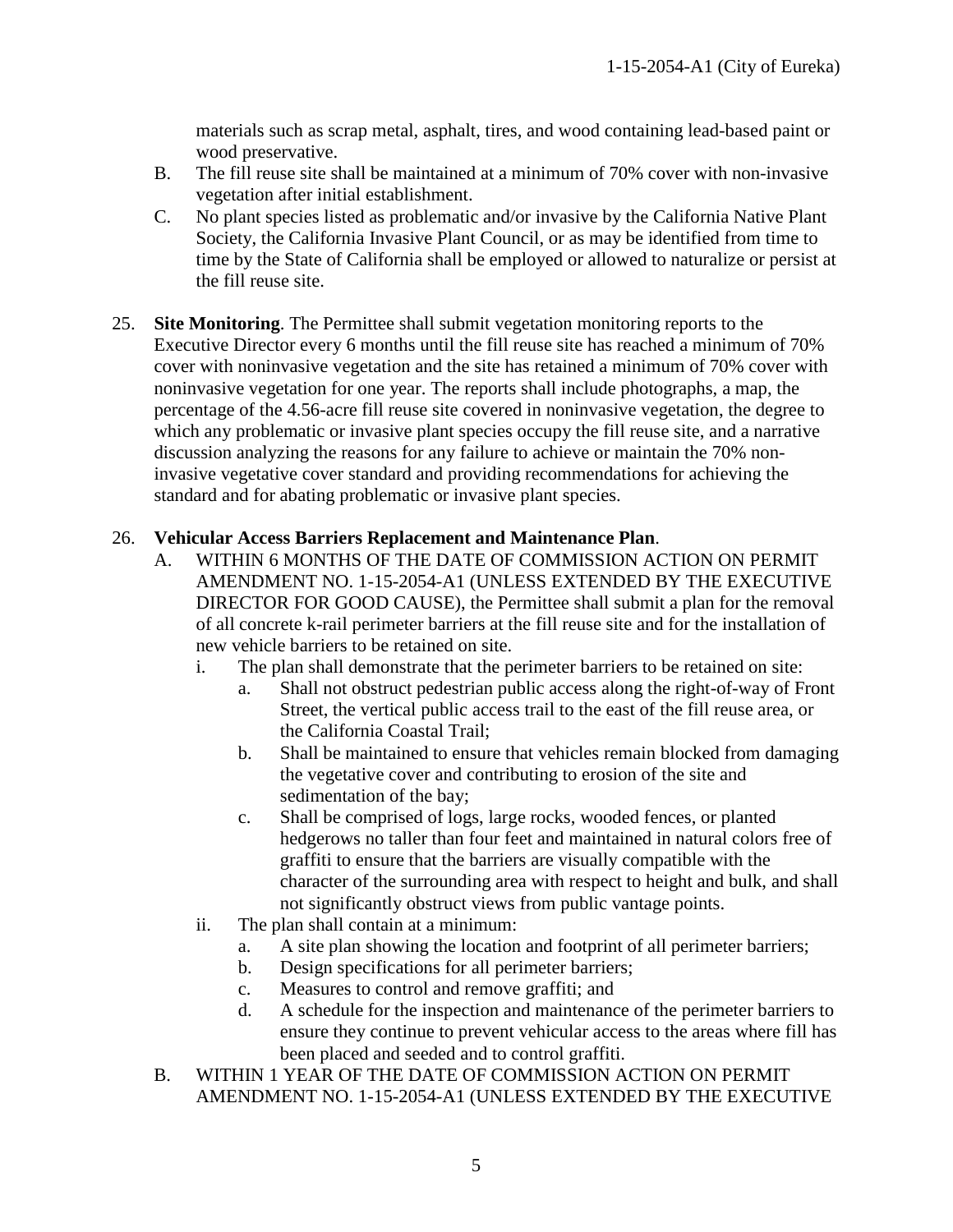DIRECTOR FOR GOOD CAUSE), the Permittee shall remove all concrete k-rail at the fill reuse site and replace with perimeter barriers consistent with the approved plan required by Part A of this condition.

## <span id="page-5-0"></span>**III. FINDINGS AND DECLARATIONS**

## <span id="page-5-1"></span>A. **AMENDMENT DESCRIPTION**

The City of Eureka ("City") proposes to amend Coastal Development Permit (CDP) 1-15-2054 granted for development of a 3.75 mile segment of the California Coastal Trail to provide afterthe-fact authorization for stockpiling, sorting, spreading, and stabilizing approximately 6,000 cubic yards of fill on vacant land surrounding Front Street directly east of the Highway 255 Bridge, between Waterfront Drive and Humboldt Bay in the City of Eureka (APNs 002-241-13 and 002-241-07; See Exhibits 1-2). The fill was excavated for mitigation of wetland fill impacts of the originally approved trail.

CDP 1-15-2054, approved by the Commission in May 2016, authorized (1) construction of 3.75 miles of the California Coastal Trail (known locally as the Eureka Waterfront Trail), and (2) mitigation for wetland fill impacts of the trail, including removal of historic fill to reestablish 1.28-acres of tidal saltmarsh habitat on Eureka Slough. **Special Condition** 11 of the original CDP required adherence to various construction-related responsibilities so that no construction materials, debris, or waste would be allowed to enter coastal waters or be placed where it could be washed by rainfall or runoff into coastal waters. **Special Condition 11** included a requirement that any excess excavated material and other construction debris resulting from construction activities must be removed immediately upon completion of component construction, and must be disposed of at a disposal site outside the coastal zone or within the coastal zone pursuant to a valid CDP.

When the City removed historic fill from the wetland mitigation site in December of 2017 pursuant to CDP 1-15-2054, the fill was moved to nearby land within the coastal zone without CDP authorization, inconsistent with **Special Condition 11** of the original permit. Thus the City is now seeking after-the-fact authorization for the stockpiling, sorting, spreading, and stabilizing of the fill on the subject property as an amendment to CDP 1-15-2054.

The City-owned property where the fill has been spread is mostly impervious, comprised of graded and compacted fill and foundations of former structures associated with a historic lumber mill that once occupied the site. The wetland mitigation site for the Eureka Waterfront Trail project is located less than one half mile east of the subject property at the foot of Y Street (APN 002-231-04). Approximately 6,000 cubic yards of soil and waste material was excavated from the wetland mitigation site, trucked to the subject property, and dumped on site in large stockpiles. These piles were first mechanically screened with a four inch screen (by "Powerscreen" heavy equipment) to remove large waste material, and then the fill was manually screened by hand to remove remaining debris over four inches in size that passed through the mechanical screen. The material removed included concrete, asphalt, rubber, brick, metal, wood, and other debris, including four creosote-treated utility poles.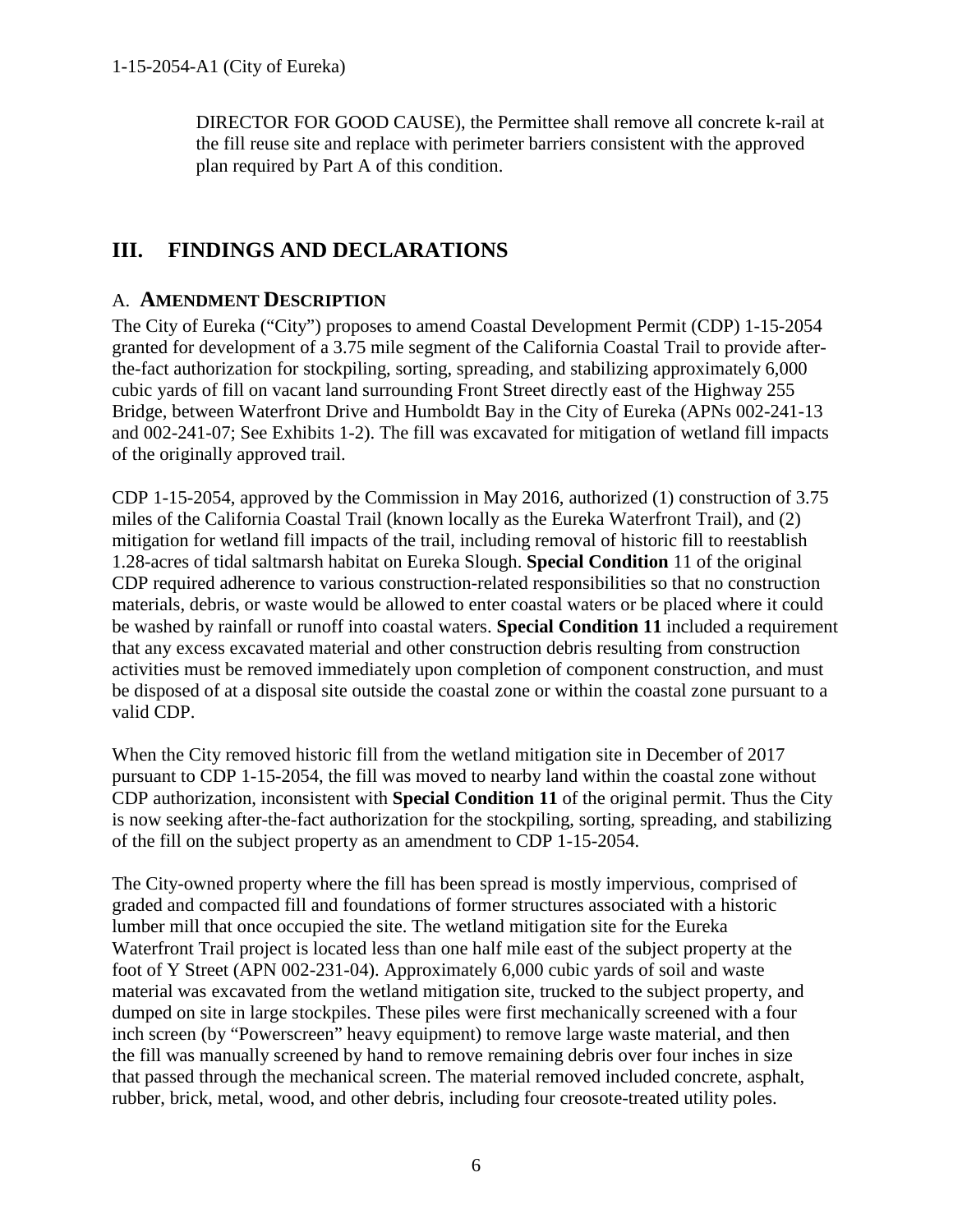This waste material was hauled offsite and disposed of at authorized locations, $<sup>1</sup>$  $<sup>1</sup>$  $<sup>1</sup>$  while an</sup> excavator and bulldozer were utilized to spread the remaining fill material approximately one foot deep across an approximately 4.56-acre upland area. The relocated fill was not compacted but was lightly graded by the bulldozer to ensure a relatively flat site and to avoid a slope towards the bay. See Exhibit 5, page 1 for photographs of the fill sorting and spreading process.

Once the fill was spread and remaining visible debris was manually removed, the fill was broadcast seeded and covered in straw to stabilize the soil and prevent erosion. Vegetation is now growing over much of the fill (See Exhibit 5, pg. 5 for photographs of the site in June 2018). As required by the Stormwater Pollution Prevention Plan (SWPPP) for the Eureka Waterfront Trail project, a native seed mix was used within 50 feet of the bay and a nonnative, non-invasive erosion control mix was used for the rest of the site. The seed mixes used to stabilize the upland area are consistent with **Special Condition** 2 of the original permit, which required that only native and/or non-invasive plant species be planted as part of the trail project. Because the project site is subject to reoccurring illegal vehicle offroading, the City placed k-rails and logs around the perimeter of the site to prevent further damage and allow the vegetation to establish.

## <span id="page-6-0"></span>B. **SETTING & BACKGROUND**

 $\overline{a}$ 

The City of Eureka is located on the inner shoreline of Humboldt Bay. The fill reuse site is a publicly accessible City-owned property located on filled former tidelands on the southern bank of the Eureka Inner Channel of Humboldt Bay. The proposed fill covers a total of 4.56-acres of two City-owned parcels that extend over approximately eleven acres of the waterfront. Approximately 83% of the fill reuse site was previously impervious, covered by asphalt, concrete, or compacted base. The permeable areas where fill has been placed were uplands covered by ruderal vegetation.

The approach to the Highway 255 Bridge, a public boat launch ramp, public parking area, and public park (Halvorsen Park) are located to the west of the site, and privately owned vacant land is located to the east. A drainage ditch is located directly to the northeast of the site, and Wedge Slough, a tidally influenced drainage channel, is located approximately 300 feet east.

The California Coastal Trail (CCT) is located along the northern perimeter of the fill reuse site where the site fronts Humboldt Bay.<sup>[2](#page-6-2)</sup> There is also a paved vertical access trail along the eastern edge of the fill reuse site from Front Street to the CCT. The vacant area where the fill has been

<span id="page-6-1"></span><sup>&</sup>lt;sup>1</sup> The City has provided receipts from Frank Zabel Trucking, Inc., Eel River Scrap & Salvage, Eel River Recology, and Anderson Landfill Waste Management reporting transfers and acceptance of various amounts of debris. Creosote logs and treated wood went to the Anderson Landfill; the steel was scraped; the concrete and base went to the contractors yard to be crushed and recycled; and the miscellaneous garbage and other waste went to Eel River Recology.

<span id="page-6-2"></span><sup>&</sup>lt;sup>2</sup> The Eureka Waterfront Trail, permitted under CDP 1-15-2054, connects to a network of existing trail segments to create a nearly continuous 6.3-mile-long CCT route spanning the vast majority of the City's shoreline from southern Eureka to northeastern Eureka, paralleling Humboldt Bay and the west bank of Eureka Slough. At the project site, the Eureka Waterfront Trail connects to the Adorni/Halvorsen Trail.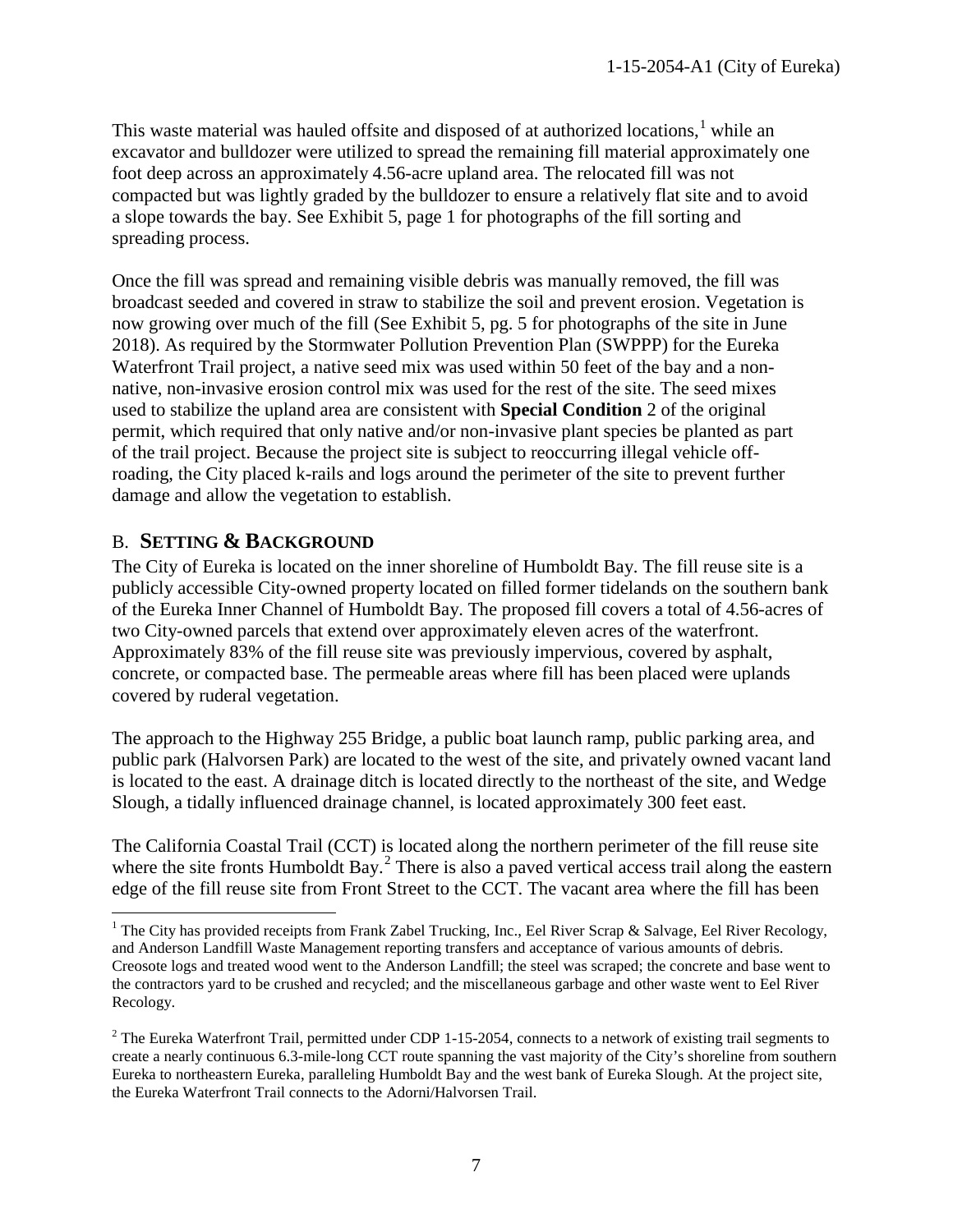moved has been used for at least a decade as a place where people typically park for lunch or to walk pets. Although cars can no longer park on the vegetated areas where the fill has been placed, there is still ample public parking available on and adjacent to the City-owned parcels, including an official public parking lot directly to the west of the fill reuse site under the approach to the Highway 255 Bridge, and a paved lot that is used by the public at the southeast corner of the fill reuse site. The fill avoids, but is located directly inland of the CCT and has also been sited to avoid the vertical public access trail from Front Street to the CCT, public access parking under the Highway 255 Bridge, and adjacent public streets (Front Street and Waterfront Drive).

Most of the Eureka waterfront was previously the site of industrial development, much of which is now gone, leaving only traces of the waterfront's past as an area dominated by lumber mills, warehouses, and railroads. The fill reuse site was once part of the historic Carson Lumber Mill and has become an open gravel and dirt lot covered with remnant fill material and foundations of former mill structures.

In 2004, the City issued a CDP for remediation of the area of a former foundry operation of the previous lumber mill. The remediation affected a 1.88-acre portion of the proposed fill reuse area. Lead, zinc, total petroleum hydrocarbons (TPH), and polyaromatic hydrocarbons (PAHs) were detected in soil from the ground surface (or near surface) to the shallow groundwater table at approximately four to five feet below ground surface, as well as in groundwater results from temporary well points. With the funding of a United States Environmental Protection Agency brownfield grant, the City removed contaminated soil and backfilled the excavated area with 1,067 tons of imported material. According to the State Water Resources Control Board GoeTracker, there is currently no active cleanup case on the site.

The wetland mitigation site where the fill originated is located less than one half mile east of the subject property at the foot of Y Street. A historic aerial photograph of the Eureka shoreline from 1958 (Exhibit 3, pg. 1) indicates that the mitigation site was formerly tidal saltmarsh. Subsequent aerial photographs from 1965 and later show a growing fill peninsula within the saltmarsh between the railroad tracks and Eureka Slough (Exhibit 3). The City mitigated for 0.32 acres of permanent wetland fill impacts resulting from the development of the Eureka Waterfront Trail at a 4:1 mitigation ratio by removing this historic fill at the 1.28-acre mitigation site to achieve elevations matching the grades of the existing adjacent salt marsh plain, and replanting or reseeding with salt marsh vegetation (See Exhibit 6 for excerpts from the adopted findings for CDP 1-15-2054).

## <span id="page-7-0"></span>C. **STANDARD OF REVIEW**

The Eureka Waterfront Trail project includes areas within the CDP jurisdiction of the Commission and the CDP jurisdiction delegated to the City of Eureka by the Commission through the City's certified local coastal program (LCP).

Section 30601.3 of the Coastal Act authorizes the Commission to process a consolidated CDP application when requested by the local government and the applicant and approved by the Executive Director for projects that would otherwise require CDPs from both the Commission and a local government with a certified LCP. In this case, the City of Eureka's Parks and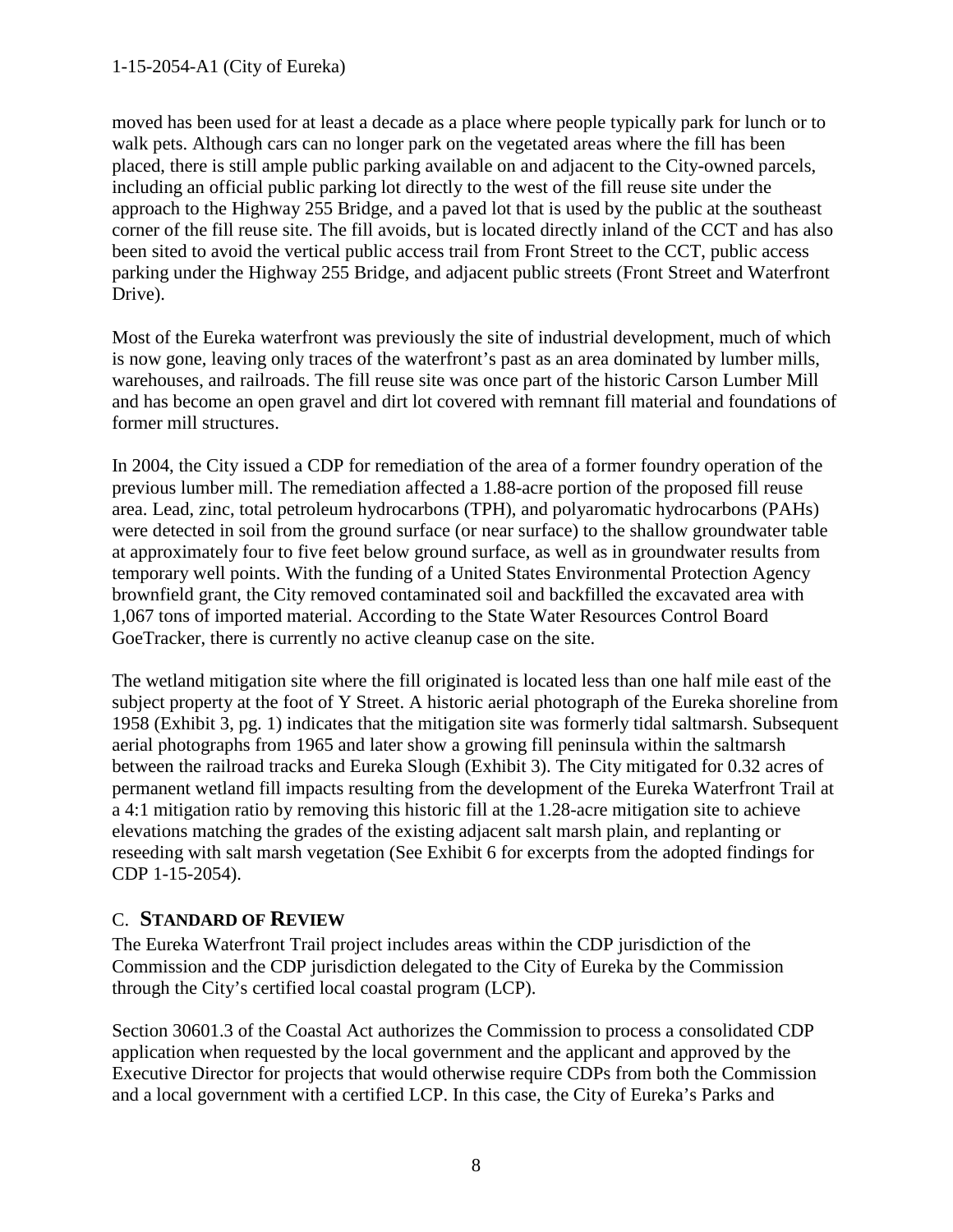Recreation Department requested a consolidated permit process and the City of Eureka's Development Services Director agreed to the request on behalf of the City Council on November 25, 2015. The Executive Director also agreed to the consolidated permit processing request.

The policies of Chapter 3 of the Coastal Act provide the legal standard of review for a consolidated CDP application submitted pursuant to Section 30601.3. The local government's certified LCP may be used as guidance.

## <span id="page-8-0"></span>D. **OTHER AGENCY APPROVALS**

#### **Humboldt County Environmental Health**

Humboldt County Environmental Health investigated the fill reuse on the City's property and determined that it does not fall within the department's jurisdiction.

#### **U.S. Army Corps of Engineers**

The Army Corps has authorized the Eureka Waterfront Trail project under Department of the Army Nationwide Permit (NWP) 14 Linear Transportation Projects, 77 Fed. Reg.10,184, February 21, 2012 (File No. 2015-00265N). The U.S. Army Corps of Engineers was informed about the fill stockpiling, sorting, spreading, and stabilizing, and did not require any supplemental authorization for this development.

#### **North Coast Regional Water Quality Control Board**

The Regional Water Board issued Clean Water Act Section 401 Water Quality Certification ("certification") to the City of Eureka for the Eureka Waterfront Trail project on April 20, 2016 (WDID No. 1B15156WNHU). Condition 13 of the certification states, "No debris, soil, silt, sand, bark, slash, sawdust, rubbish, cement or concrete washings, oil or petroleum products, or other organic or earthen material from any construction or associated activity of whatever nature, other than that authorized by this certification, shall be allowed to enter into or be placed where it may be washed by rainfall into waters of the state." Condition 17 of the certification also requires that "all Project work shall be conducted as described in this certification and in the application submitted by the Applicant…" The City's certification application noted that "[t]he 9,636 cubic yards of fill excavated from the mitigation site will be disposed of at an approved upland location." The Regional Board learned of the subject fill stockpiling, sorting, spreading, and stabilizing after the fact in December 2017. To ensure compliance with the aforementioned conditions of certification, the Regional Board required additional characterization of the fill to demonstrate that the fill material is not a threat to water quality and that the current reuse location is an appropriate upland disposal location. The City subsequently submitted a sampling plan and results for fill material characterization, in addition to information on removal of debris from the fill and information on implementation of an updated Stormwater Pollution Prevention Plan for the Waterfront Trail project covering the fill reuse area. Based on this supplemental information, the Regional Board ultimately determined in March 2018 that stormwater runoff from the fill area will not present a risk to Humboldt Bay water quality objectives or beneficial uses. Thus the fill reuse site was determined to be an acceptable disposal location in compliance with the original 401 certification for the Eureka Waterfront Trail project.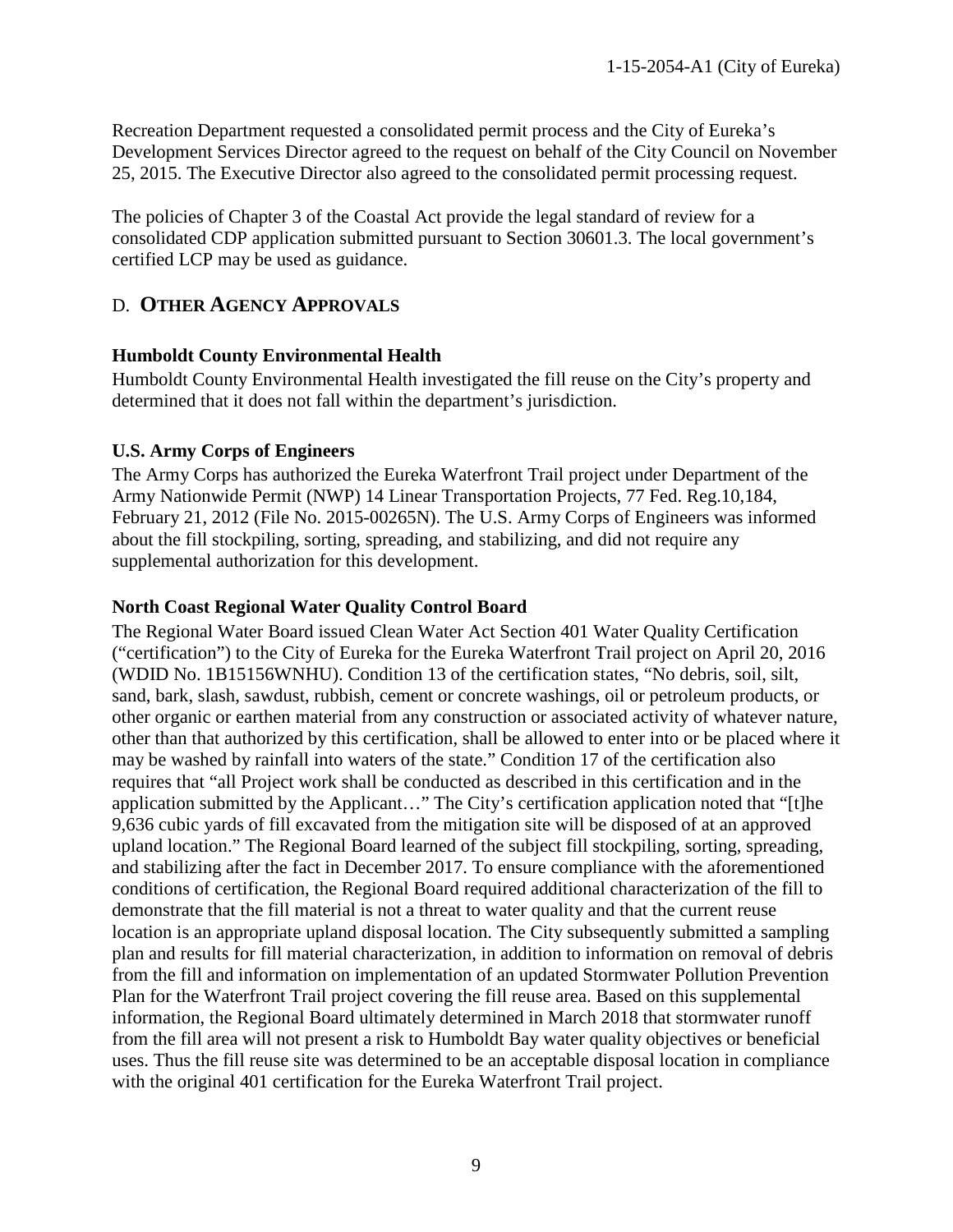## <span id="page-9-0"></span>E. **MARINE RESOURCES & WATER QUALITY**

Section 30230 of the Coastal Act states as follows:

*Marine resources shall be maintained, enhanced, and where feasible, restored. Special protection shall be given to areas and species of special biological or economic significance. Uses of the marine environment shall be carried out in a manner that will sustain the biological productivity of coastal waters and that will maintain healthy populations of all species of marine organisms adequate for long-term commercial, recreational, scientific, and educational purposes.* 

#### Section 30231 of the Coastal Act states as follows:

*The biological productivity and the quality of coastal waters, streams, wetlands, estuaries, and lakes appropriate to maintain optimum populations of marine organisms and for the protection of human health shall be maintained and, where feasible, restored through, among other means, minimizing adverse effects of waste water discharges and entrainment, controlling runoff, preventing depletion of ground water supplies and substantial interference with surface water flow, encouraging waste water reclamation, maintaining natural vegetation buffer areas that protect riparian habitats, and minimizing alteration of natural streams.* 

The proposed development involves the relocation of fill from a mitigation site to as close as approximately thirty feet from the Humboldt Bay shoreline and approximately thirty feet from a drainage ditch located to the northeast of the fill site (that also drains into Humboldt Bay). Due to its location, stormwater runoff from the proposed fill has the potential to affect the water quality of Humboldt Bay by carrying sediment and pollutants from the reuse area into bay waters, which in turn could affect aquatic species including threatened salmonids.<sup>[3](#page-9-1)</sup>

#### **Controlling Runoff**

 $\overline{a}$ 

To address these erosion and runoff concerns, the Storm Water Pollution Prevention Plan (SWPPP) prepared for the Eureka Waterfront Trail project was amended to encompass the proposed reuse site. As illustrated in the updated SWPPP map included as Exhibit 4, straw wattles were placed around the northern and eastern sides of the reuse area to prevent sediment-laden waters from discharging into the bay to the north of the project site or into the drainage ditch to the northeast of the project site. In addition, the fill was broadcast seeded and covered in straw prior to any rain event. According to the SWPPP, the straw wattles will be kept in place and the site will continue to be monitored and inspected until at least 70% of the site is covered in established vegetation. Because the project site previously has been subject to reoccurring illegal off-road vehicle use, the City also placed k-rails and logs

<span id="page-9-1"></span><sup>3</sup> Humboldt Bay is habitat for federally threatened green sturgeon (*Acipenser medirostris*), federally threatened California Coast Evolutionary Significant Unit (ESU) chinook salmon (*Oncorhynchus tshawytscha*), federally threatened Southern Oregon and Northern California Coast ESU coho salmon (*Oncorhynchus kisutch*), Northern California ESU steelhead (*Oncorhynchus mykiss*), federally endangered tidewater goby (*Eucyclogobius newberryi*), and state listed longfin smelt (*Spirinchus thalyichthys*).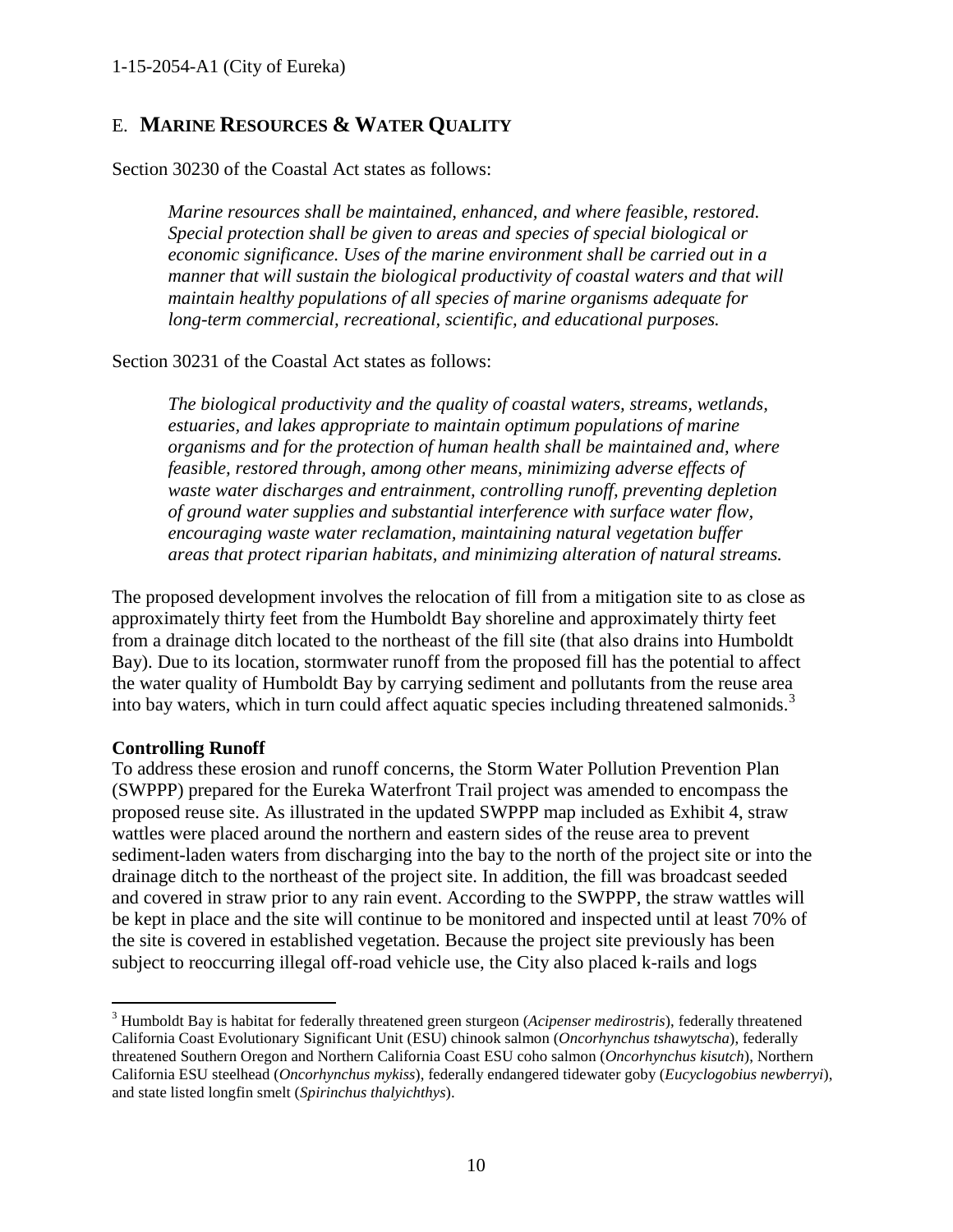around the perimeter of the site to bar vehicular use and prevent further damage to allow the vegetation to establish. As discussed in Finding III-H below, **Special Condition** 26 requires submittal of a plan to replace the k-rail barriers with barriers designed to be more visually compatible with the character of the area, and requires that the barriers be maintained to ensure that vehicles remain blocked from damaging the vegetative cover and contributing to erosion of the site and sedimentation of the bay. Construction equipment utilized on the site was stored in upland areas near Front Street over 100 feet from coastal waters and wetlands. These best management practices (BMPs) are consistent with the construction responsibilities outlined in **Special Condition 11** of the original permit (reimposed under this amendment). See Exhibit 5, page 2 for photographs of the construction BMPs.

According to City staff, the fill reuse site has in the past been regularly subject not only to off-road vehicular activity, but also to other types of vandalism, dumping, transient activity, and the invasion of exotic plants including Pampas grass from nearby vacant properties. To ensure an effective vegetated cover is established and maintained on the fill to serve its erosion control function, the Commission attaches **Special Conditions 24 and 25**. **Special Condition 24** requires ongoing maintenance of at least 70% vegetative cover with noninvasives after initial establishment, and requires that no plant species listed as problematic and/or invasive by the California Native Plant Society, the California Invasive Plant Council, or as may be identified from time to time by the State of California shall be employed or allowed to naturalize or persist at the fill reuse site. **Special Condition 25** requires the Permittee to submit vegetation monitoring reports to the Executive Director every 6 months until the fill reuse site has reached a minimum of 70% cover with noninvasive vegetation and the site has retained a 70% cover with noninvasive vegetation for one year.

Therefore, the Commission finds that the amended development, as conditioned, will maintain marine resources and the biological productivity and quality of coastal waters consistent with the requirements of Sections 30230 and 30231 of the Coastal Act.

#### **Addressing Potential Contamination**

When stockpiled and spread at the project site, the fill material had the potential to contain contaminated soil and/or contaminated debris materials that could leach into adjacent soils, both of which could result in pollutants becoming mobilized, entering bay waters, and threatening the marine habitat.

A "Hazardous Materials Corridor Study" was prepared for the Eureka Waterfront Trail project that includes an assessment of the source site for the subject fill (i.e. the saltmarsh mitigation area), identified in the study as the "East Field," "Map ID-6." The East Field was given a hazard rank of "3" which is defined as a site that is not known to be contaminated, but due to current or historical use could possibly have contamination that could affect project construction. The following paragraph discusses why the saltmarsh mitigation area was assigned Hazard Rank 3:

*A portion of the East Field Project segment includes the central portion of APN 002-231-004 (Map ID 6). Documented releases of COCs [contaminants of concern] to soil and groundwater on this property were not identified in the research completed for this Corridor Study. Review of historical aerial*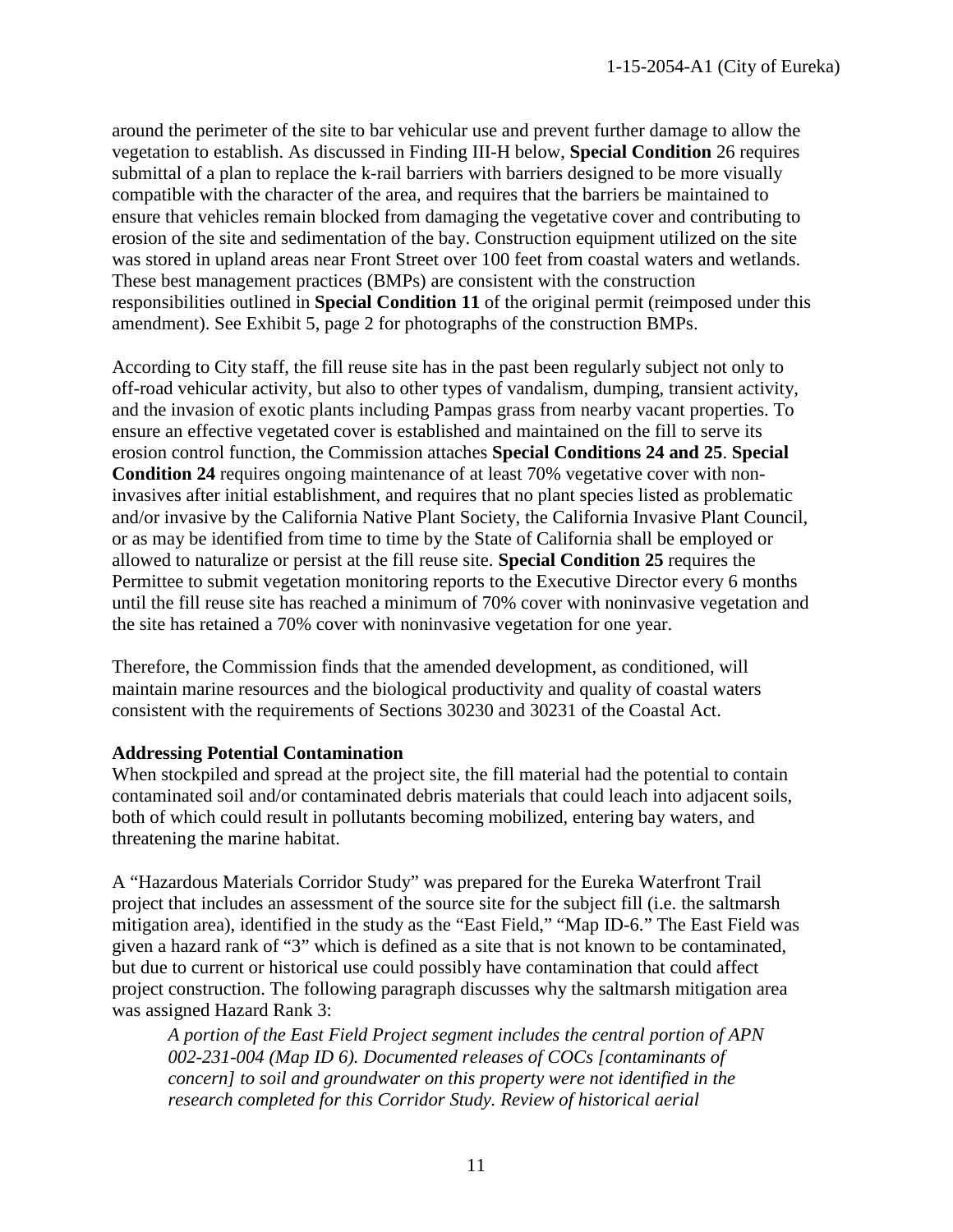*photograph and site reconnaissance indicates that the northern and eastern portions of Map ID-6 were formerly tide flats and have been filled with various materials (soil, concrete, wood and other miscellaneous construction/building debris). Research completed during preparation of this Corridor study did not identify the source of fill material in this portion of this Project segment and its origin is unknown. As the source of the fill materials are unknown and historical development of this parcel appears to be industrial, there is the potential for soil and groundwater impacts in the vicinity, and downgradient of, fill materials on this property. Fill materials encountered within this portion of the Project may include wood debris from treated lumber.* 

Given the unknown source and content of the fill material to be excavated at the saltmarsh mitigation site, the Hazardous Materials Corridor Study recommended pre-construction soil borings in order to characterize soil and groundwater, and **Special Condition 12** of the original CDP required that the recommended pre-construction soil borings be completed prior to commencement of construction. As recommended by the study and required by the permit condition, prior to commencement of the mitigation work, the City dug six test pits at the saltmarsh mitigation site. According to the City, the test pits revealed that the fill contained concrete, woody debris, and some scrap metals, but there was no visual or sensory evidence of contaminated material. Based on these initial observations, the City tested the material for CAM-17 metals in two spots. The toxic metal sampling results were below hazardous waste levels (based on California Environmental Protection Agency standards).

As discussed above, the City's application for the original project indicated that the fill excavated from the mitigation site would be disposed of at an approved upland location; and **Special Condition 11** of the original CDP requires that excavated material be disposed of at a disposal site outside the coastal zone or within the coastal zone pursuant to a valid CDP, and that any potentially hazardous waste material be disposed of at an approved Class II landfill that is equipped to handle hazardous waste. Given the proposed testing of the material to be removed and the proposed removal of the material to an authorized disposal site to avoid impacts to water quality, the City's proposed disposal plan was deemed adequate to the Coastal Commission and the Regional Board when the original project was approved. However, instead of disposing of the fill at an approved upland location, the fill was moved to the subject property for reuse on site.

The fact that the material was reused at a nearby bayfront location rather than being disposed of at an authorized disposal site resulted in the Regional Board requiring additional characterization of the fill to demonstrate that reuse of the fill at the current location does not pose a threat to water quality. The Regional Board required that a waste extraction test for metals be completed, as well as testing for a host of other constituents of concern, including total petroleum hydrocarbons (THP gas, diesel, and motor oil), polycyclic aromatic hydrocarbons (PAHs), dioxins, pentachlorophenol, pesticides, and polychlorinated biphenyls (PCBs). The City subsequently submitted a sampling plan and the Regional Board concurred with the plan in February 2018.<sup>[4](#page-11-0)</sup> The Regional Board reviewed the sampling results and

<span id="page-11-0"></span> $\overline{a}$ <sup>4</sup> The approved sampling plan involved dividing the fill area into two discrete areas and collecting four composite samples from each area for the constituents of concern. The final approved list of constituents of concern included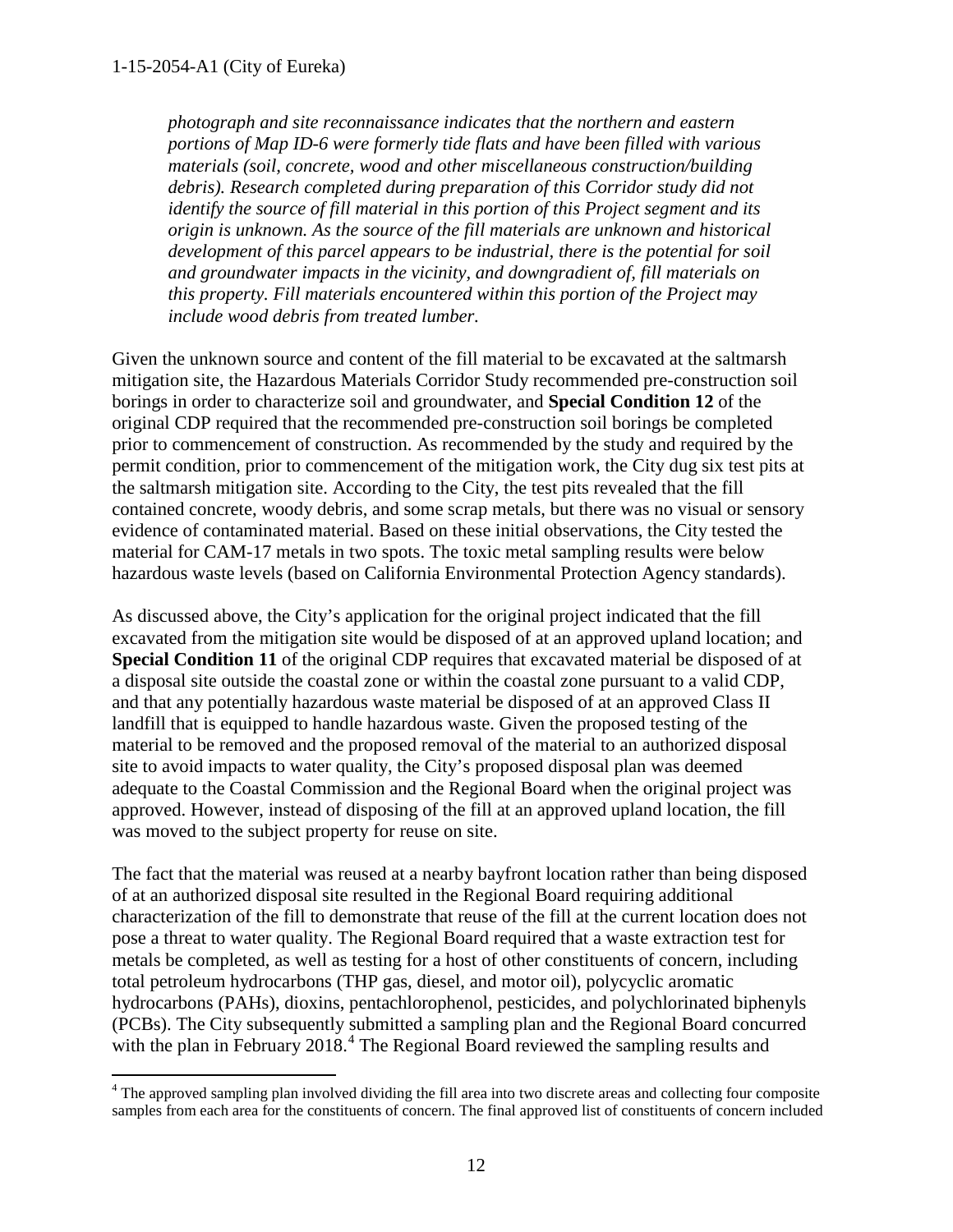concluded that based on the test results, stormwater runoff from the fill soil will not present a risk to Humboldt Bay water quality.

While the testing indicates that the fill soil does not contain elevated levels of constituents of concern, the possibility remained that debris materials in the fill soil could contain toxic substances that overtime could leach into surrounding soil. As described above, the excavated material from the saltmarsh mitigation site was directed through a 4-inch mechanical screen to remove foreign debris before being spread. However, Commission staff visited the site in December 2017 when approximately one fourth of the material had been sorted and spread, and staff observed large pieces of debris in the spread material including tires and scrap metal. The City's environmental consultant later visited the site and required the contractor to handpick and remove remaining debris from the spread material. From that point forward, the contractor was required to have continual monitoring of the screened material and ensure all visible metal, rubber, and concrete material was removed prior to being spread and graded. After the material was spread, the contractor once again manually screened the entire area. The consultant visited the site again in December and dug eight test pits with a shovel, finding mostly clean fill but also small pieces (less than two inch diameter) of woody debris, rocks, pieces of brick, and concrete.

Commission staff visited the site again in February 2018 and observed some metal, concrete, and other unsuitable debris greater than four inches in size. The City performed a follow-up survey of the site in early March and removed residual debris. In an email to Commission staff dated February 28, 2018, City staff attributed the residual debris to illegal dumping, explaining that City staff regularly removes household trash, old clothing, bedding, mattresses, construction and demolition debris and other dumped items from the site. Commission staff visited the site again in June 2018 and again identified some residual debris. See Exhibit 5, page 4 for photographs of debris material observed on site from December 2017 through June 2018.

To ensure the City continues to monitor the site and remove debris on an ongoing basis, the Commission attaches **Special Condition 24** requiring ongoing maintenance of the site in a debris-free state, including immediate removal of all refuse, dumped debris, and any potentially hazardous or contaminated materials including but not limited to scrap metal, asphalt, tires, and wood containing lead-based paint or wood preservative.

Therefore, the Commission finds that as conditioned, the amended development has been sited and designed to maintain the biological productivity and quality of the adjoining coastal waters by avoiding impacts associated with mobilization of potential contaminated soils in stormwater runoff consistent with Sections 30230 and 30231 of the Coastal Act.

 $\overline{a}$ 

CAM-17 metals, THPs, Polychlorinated Dibenzo-p-Dioxins, Polychlorinated Dibenzofurans, Organochlorine Pesticides, PCBs, Pentachlorophenol, Polynuclear Aromatic Hydrocarbons, Mercury, Organotin Compounds, TOC, and Total Chromium.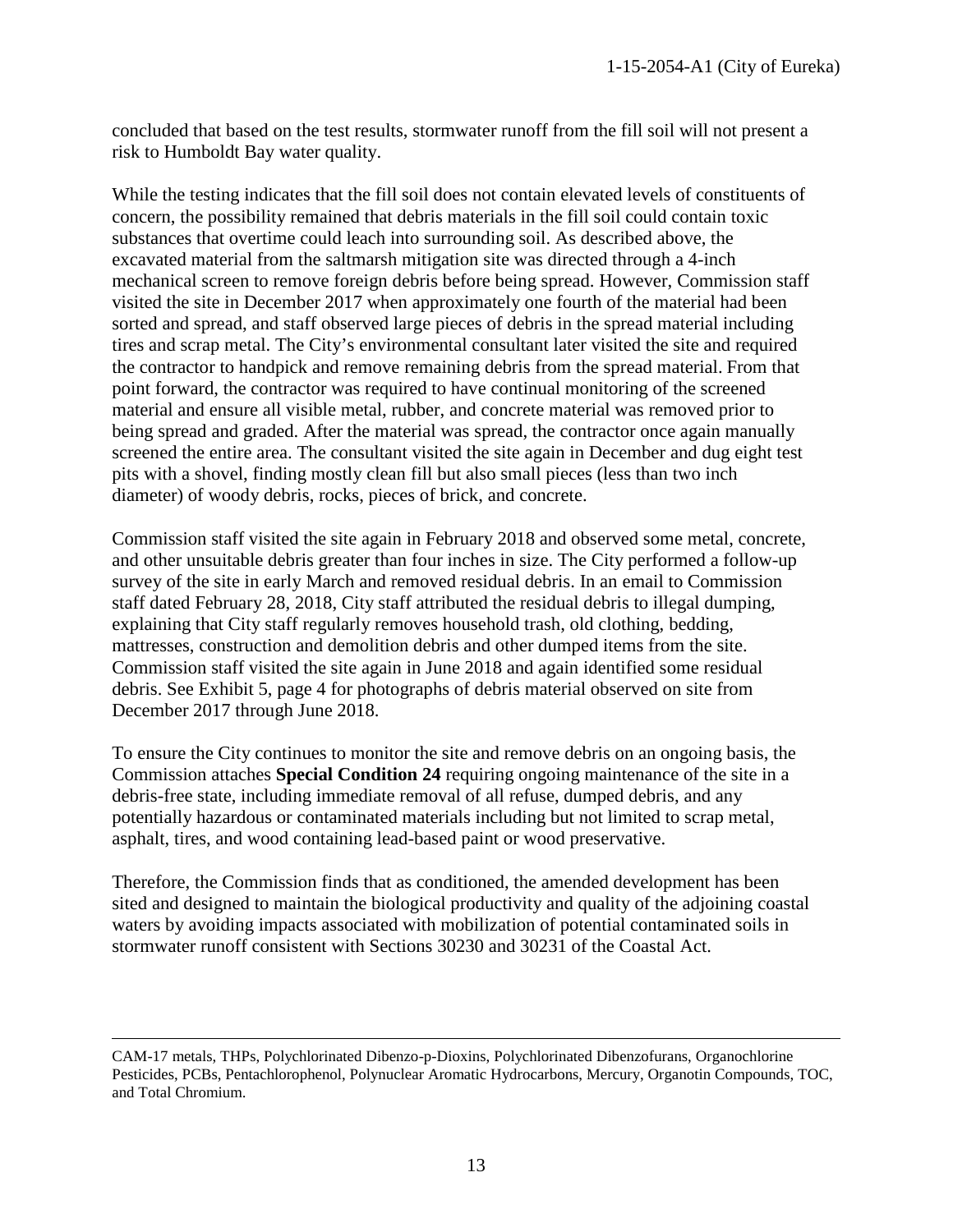## <span id="page-13-0"></span>F. **ARCHAEOLOGICAL RESOURCES**

Section 30244 of the Coastal Act states as follows:

*Where development would adversely impact archeological or paleontological resources as identified by the State Historic Preservation Officer, reasonable mitigation measures shall be required.* 

The project area lies within the traditional territory of the Wiki division of the Wiyot tribe. The tribe is understood to have included three tribal divisions (Patawat, Wiki, and Wiyot), each associated with a water-related resource (the Mad River, Humboldt Bay, and the lower Eel River, respectively) and each speaking a common language (Selateluk). Today, representatives of the Wiyot Tribe are the Table Bluff Reservation Wiyot Tribe, the Blue Lake Rancheria, and the Bear River Band of the Rohnerville Rancheria.

Roscoe & Associates prepared two archaeological survey reports for the Eureka Waterfront Trail project in 2014 and 2015, one for Phases A and B and one for Phase C of the trail development. Their analysis included a records search; review of historic maps, aerial photographs, ethnographic materials, and previous archaeological investigations in the project vicinity; field surveys of the entire project area; and consultation with the Tribal Historical Preservation Officers (THPOs) of the Wiyot Tribe, the Bear River Band of Rohnerville Rancheria, and the Blue Lake Rancheria.

Based on the results of the archaeological survey reports and tribal consultation, the Commission attached **Special Condition 14** to the original CDP to ensure protection of any archaeological resources that may be discovered at the site during construction of the project. This special condition requires in part that if an area of cultural deposits is discovered during the course of the project, all construction must cease and a qualified cultural resource specialist, in conjunction with the Wiyot Tribe, the Bear River Band of Rohnerville Rancheria, and the Blue Lake Rancheria THPOs, must analyze the significance of the find. To recommence construction following discovery of cultural deposits, the permittee is required to submit a supplementary archaeological plan for the review and approval of the Executive Director, who determines whether the changes are de minimis in nature and scope, or whether an amendment to this permit is required. The condition also requires that the THPOs be notified at least two weeks prior to any ground disturbing activities greater than twelve inches in depth, and that a cultural resources monitor approved by the Wiyot Tribe, the Bear River Band of Rohnerville Rancheria, and the Blue Lake Rancheria be present to oversee all ground disturbing activities greater than 12 inches in depth authorized by CDP 1-15-2054 unless evidence has been submitted for the review and approval of the Executive Director that the THPOs of these three entities have agreed that a cultural resources monitor need not be present.

The fill reuse site was not included in the original project area and therefore was not covered by the original archaeological review. To address this omission, Caltrans prepared a memorandum in October 2017 as part of NEPA revalidation to provide supplemental cultural resources clearance for the expanded project area (Caltrans acted as the NEPA lead agency for the project). According to the memorandum, since the closure of the lumber mill and removal of the mill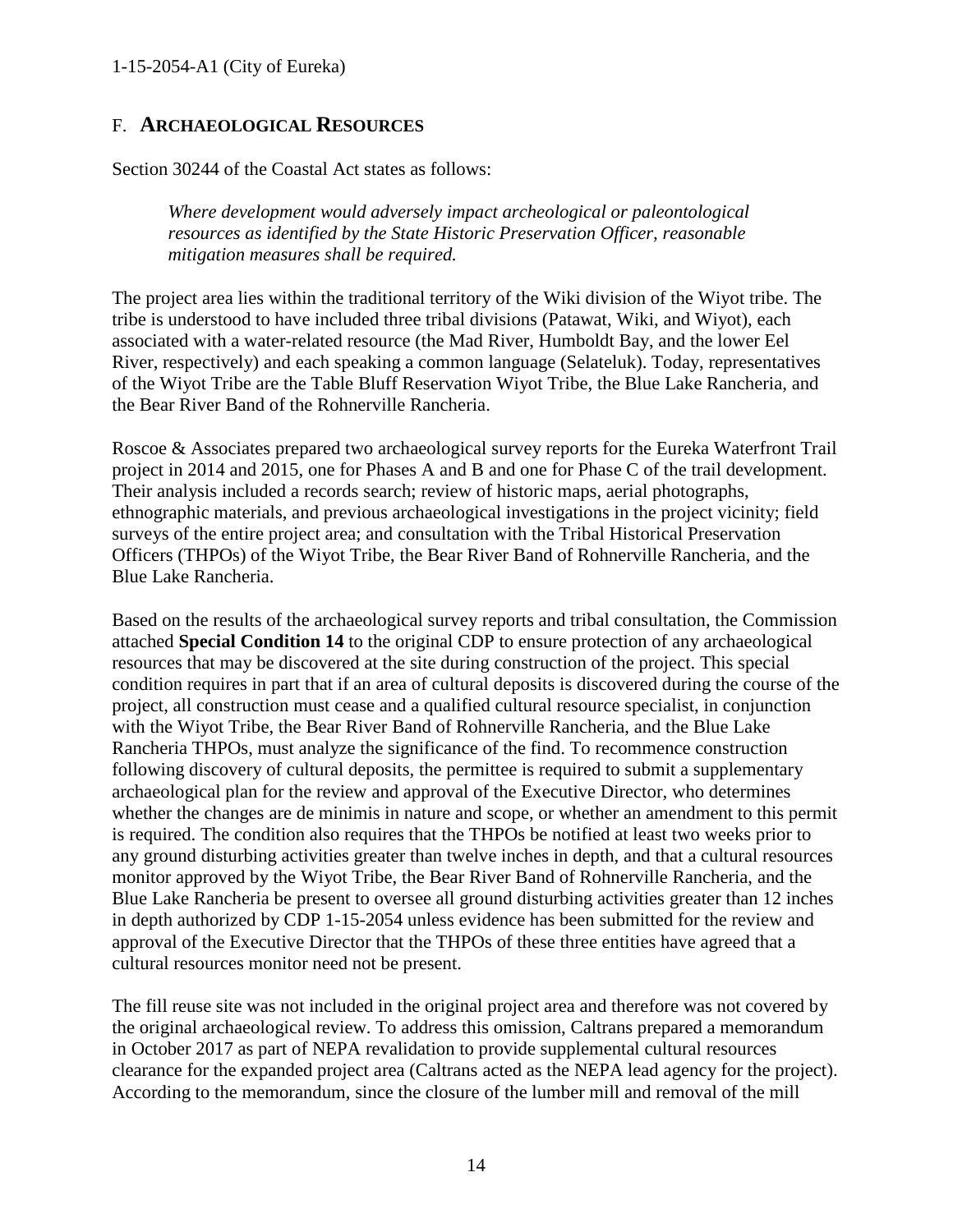structures, the fill reuse site has been used as a staging area for a variety of large construction projects, including the building and retrofitting of the Highway 255 Bridge over Humboldt Bay. Based on previous archaeological analysis of the site for the bridge project and on the scope of the proposed work, the memorandum found that the proposed use of the location would not have any potential to impact cultural resources.

Commission staff contacted the THPOs of the Table Bluff Reservation Wiyot Tribe, the Blue Lake Rancheria, and the Bear River Band of the Rohnerville Rancheria in December 2017 after receiving a CDP amendment application from the City for after-the-fact authorization of the fill stockpiling, sorting, spreading, and stabilizing. Based on the facts that the site is already covered with fill from the historic lumber mill operation and the project involves deposition of fill on top of that existing fill with no significant depth of ground disturbance, the three THPOs did not recommend that further archaeological surveys be conducted at the site, but did recommend that the amended development be subject to the protocol for inadvertent discovery of cultural resources required by **Special Condition 14** of the original permit. **Special Condition 14** has been reimposed and remains in full force and effect under this amendment.

Therefore, the Commission finds that the proposed amended development, as conditioned, includes reasonable mitigation measures and is consistent with Coastal Act Section 30244.

## <span id="page-14-0"></span>G. **PUBLIC ACCESS**

 $\overline{a}$ 

Coastal Act Sections 30210, 30211, 30212 and 30214 require the provision of maximum public access opportunities, with limited exceptions. Coastal Act Section 30210 requires in applicable part that maximum public access and recreational opportunities be provided when consistent with public safety, private property rights, and natural resource protection. Section 30211 requires in applicable part that development not interfere with the public's right of access to the sea where acquired through use (i.e., potential prescriptive rights or rights of implied dedication). Section 30212 requires in applicable part that public access from the nearest public roadway to the shoreline and along the coast be provided in new development projects, except in certain instances, such as when adequate access exists nearby or when the provision of public access would be inconsistent with public safety. Section 30214 of the Coastal Act identifies the need to regulate the time, place and manner of public access depending on the facts and circumstances in each case. In applying Sections 30210, 30211, 30212, and 30214, the Commission is limited by the need to show that any denial of a permit application based on these sections or any decision to grant a permit subject to special conditions requiring public access is necessary to avoid or offset a project's adverse impact on existing or potential public access.

The subject fill has been moved to a publicly accessible City property located along the shoreline of the Eureka Inner Channel of Humboldt Bay. The California Coastal Trail<sup>[5](#page-14-1)</sup> (CCT) is located along the northern perimeter of the fill reuse site where the site fronts Humboldt Bay. There is also a paved vertical access trail along the eastern edge of the fill reuse site from Front Street to the CCT. A public park (Halvorsen Park) and boat launch are located directly west of the site. See Exhibit 2, pg. 2 for a map of these various public access facilities. The fill is located directly

<span id="page-14-1"></span> $<sup>5</sup>$  The project site is where the Adorni/Halvorsen Trail connects to the recently constructed Eureka Waterfront Trail.</sup>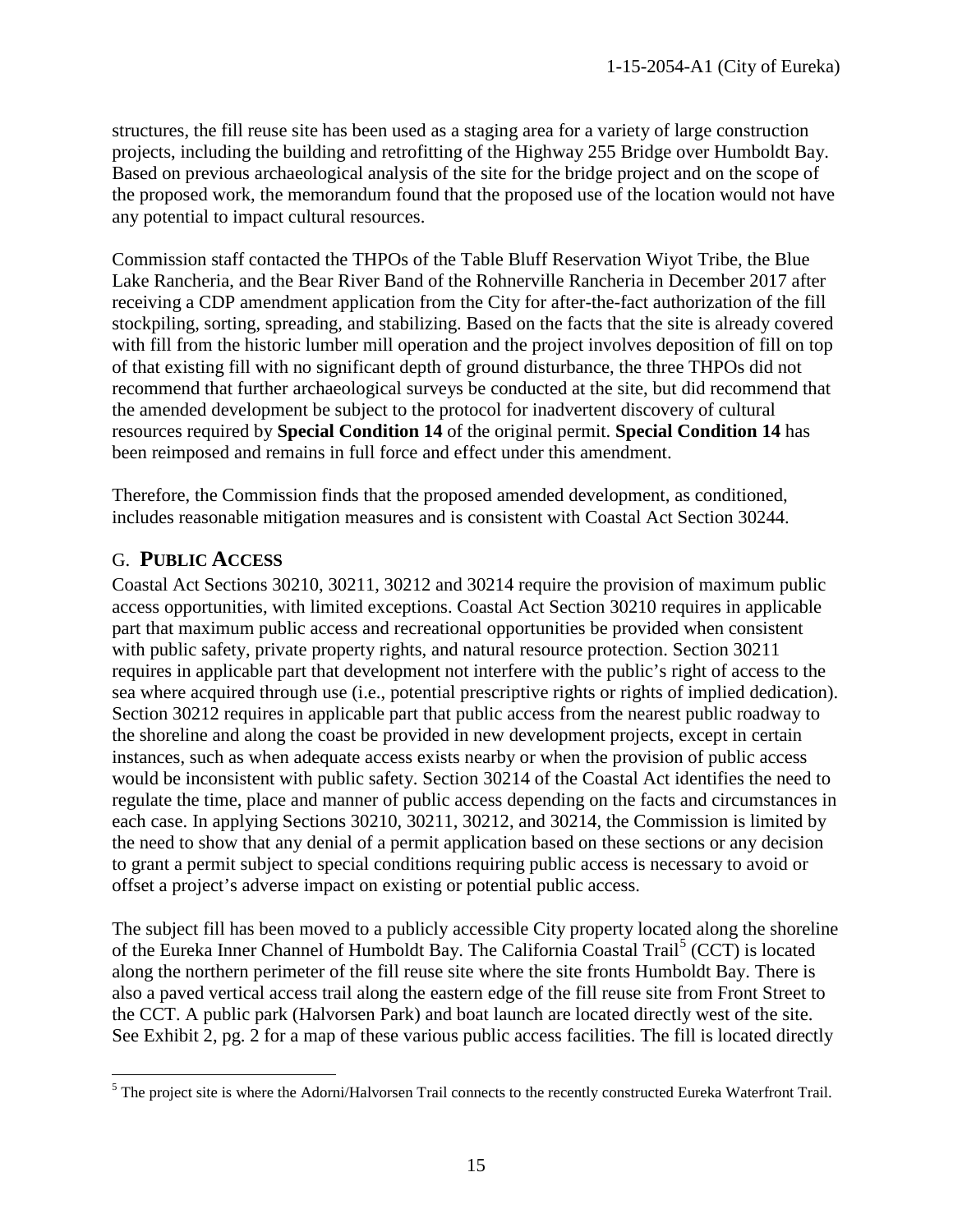inland of the CCT and does not in any way impact coastal access along the trail. The fill has also been sited to avoid the vertical public access trail from Front Street to the CCT, public access parking under the Highway 255 Bridge, and adjacent public streets (Front Street and Waterfront Drive).

The area where the fill has been placed has been used for at least a decade for parking by people gaining access to the bay shoreline and for use as a place where people typically park for lunch or to walk pets. It has also been used for unpermitted camping, both in cars and RVs, as well as tent or tarp camping. Public access through the area to the shoreline was temporarily restricted during the stockpiling, sorting, and spreading of the fill. However, access through the area is again open to the public for non-motorized access.

Because off-road vehicle use was damaging the vegetation that was seeded on the fill for erosion control purposes, the City has placed k-rails and logs around the perimeter of the entire site to prevent additional damage from vehicles (See Exhibit 5, pg. 3 for photographs of the k-rails and logs). By seeding the fill reuse site with vegetation and lining the area with k-rail and logs, the City has eliminated the ability to park where the fill has been deposited. However, this loss of the parking use that previously occurred within the fill reuse area will not inhibit public access to the shoreline because there is adequate and ample parking for public access use nearby, including an official public parking lot directly to the west of the fill reuse site under the approach to the Highway 255 Bridge, and a paved lot that is used by the public at the southeast corner of the fill reuse site.

The City would like to permanently retain the perimeter barriers to prevent vehicles from destroying the site vegetation while still allowing pedestrian access to the site. As described further in the visual resource section below, the Commission attaches **Special Condition 26** to the permit amendment. **Special Condition 26** requires in part submittal of a plan to ensure that the perimeter barriers to be retained on site do not obstruct pedestrian public access routes currently accessible to pedestrians, including the right-of-way of Front Street, the vertical public access trail to the east of the fill reuse area, and the CCT.

For all of these reasons, the Commission finds that the proposed amended development, as conditioned, is consistent with the public access policies of the Coastal Act.

## <span id="page-15-0"></span>**H. VISUAL RESOURCES**

Section 30251 of the Coastal Act states in applicable part:

*The scenic and visual qualities of coastal areas shall be considered and protected as a resource of public importance. Permitted development shall be sited and designed to protect views to and along the ocean and scenic coastal areas, to minimize the alteration of natural land forms, to be visually compatible with the character of surrounding areas, and, where feasible, to restore and enhance visual quality of visually degraded areas.* 

Prior to the placement of the fill, the subject site was covered with the broken-up remnants of building foundations and pavement from a former lumber mill operation, mixed with ruderal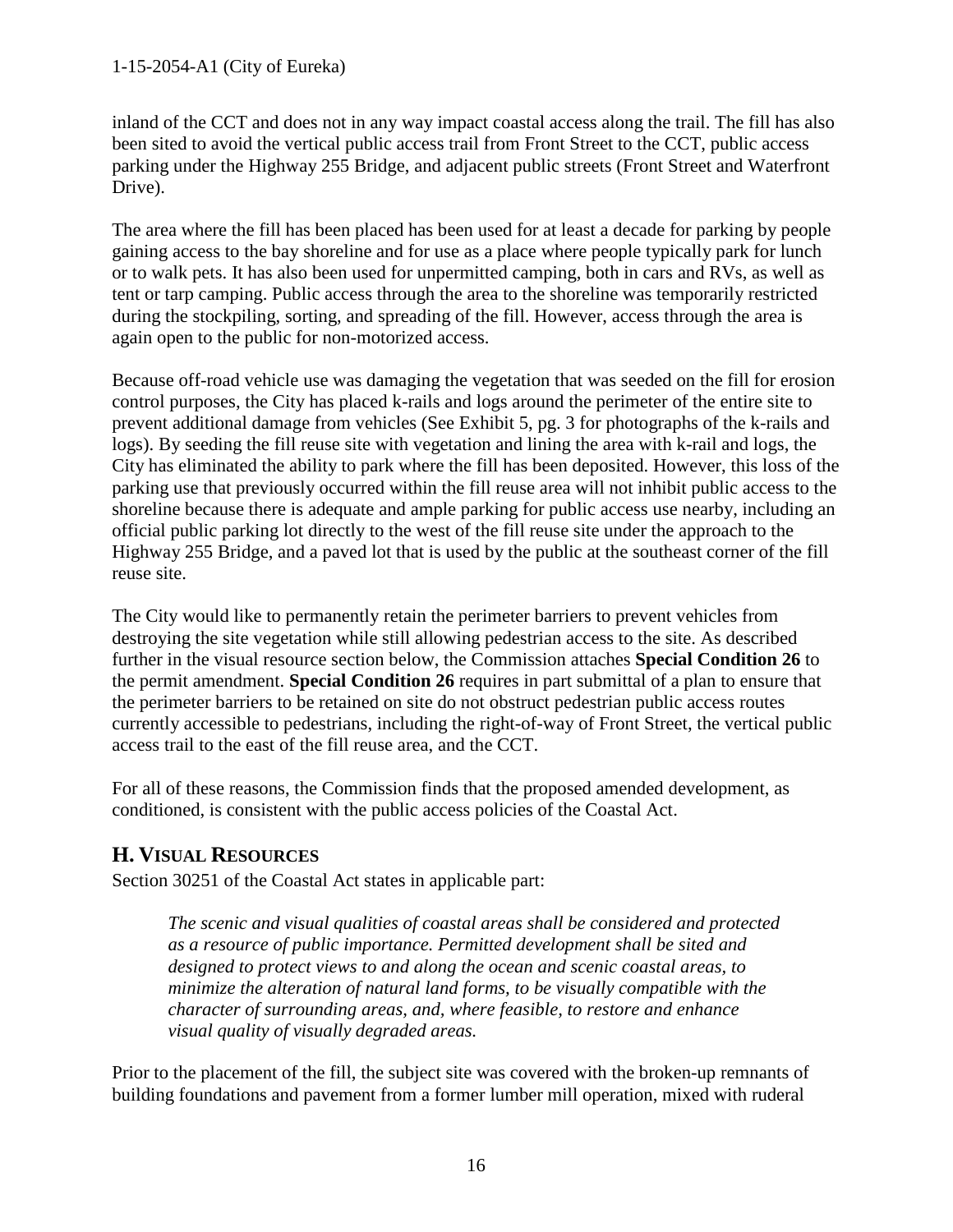vegetation, including invasive Pampas grass. The placement of fill and the planting of that fill with a noninvasive grass seed mix have improved the overall visual quality of the area (See Exhibit 5, pg. 5). Because the fill was spread one foot deep and lightly graded, the fill does not block views of the bay or alter the historic flat landform of the site.

As discussed above, the site has been regularly subject to vandalism, off-road vehicular activity, and illegal dumping all of which could easily lead to the degradation of the visual quality of the site. Thus, to ensure that the visual quality of the site continues to be protected, the Commission attaches **Special Condition 24** requiring that the vegetation be maintained at a minimum of 70% cover after initial establishment, and that the fill reuse site be kept in a debris-free state. The Commission also attaches **Special Condition 25** requiring the Permittee to submit vegetation monitoring reports to the Executive Director every 6 months until the site has retained a 70% cover with noninvasive vegetation for one year, and **Special Condition 26** requiring in part that perimeter barriers to vehicular access be maintained to ensure that vehicles are blocked from damaging the vegetative cover.

As discussed above, k-rails and logs have been added to the perimeter of the site to prevent access from off-road vehicles (See Exhibit 5, pg. 3 for photographs of the k-rails and logs). The k-rail is not visually compatible with the character of the area including the character of nearby public amenities including Halvorsen Park and the CCT. Halvorsen Park includes grassy fields occasionally bounded by a low hedgerow. The CCT is well-maintained with permanent bollards and striping. The k-rail appears temporary and its concrete material and graffiti stand out in an otherwise natural grassy environment. Therefore the Commission attaches **Special Condition 26** requiring the Permittee to submit, within six months of the date of Commission action on the subject permit amendment, a plan for removal of all concrete k-rail perimeter barriers and replacement with new vehicle barriers to be retained on site comprised of logs, large rocks, wooded fences, or planted hedgerows. **Special Condition 26** also requires that all perimeter barriers retained on site be comprised of natural materials and colors and be no taller four feet, the approximate height of the k-rail to be replaced, in order to ensure that the barriers are visually compatible with the character of the surrounding area with respect to height and bulk, and do not significantly obstruct views from public vantage points.

The Commission therefore finds that the proposed amended development, as conditioned, will be consistent with Section 30251 of the Coastal Act.

## <span id="page-16-0"></span>**I. VIOLATION**

Violations of the Coastal Act exist on the subject property including, but not limited to, placement of 6,000 cubic yards of fill material without permit authorization. CDP 1-15-2054 authorized the construction of 3.75 miles of the California Coastal Trail along the City's waterfront, as well as mitigation for the wetland fill impacts of the trail at a 4:1 ratio by removal of historic fill to reestablish 1.28-acres of tidal salt marsh habitat. **Special Condition 11(G)** of CDP 1-15-2054 required in part that any excess excavated material resulting from construction activities be removed immediately upon completion of component construction, and disposed of at a disposal site outside the coastal zone or within the coastal zone pursuant to a valid CDP. Approximately 6,000 cubic yards of fill material excavated from the wetland mitigation site was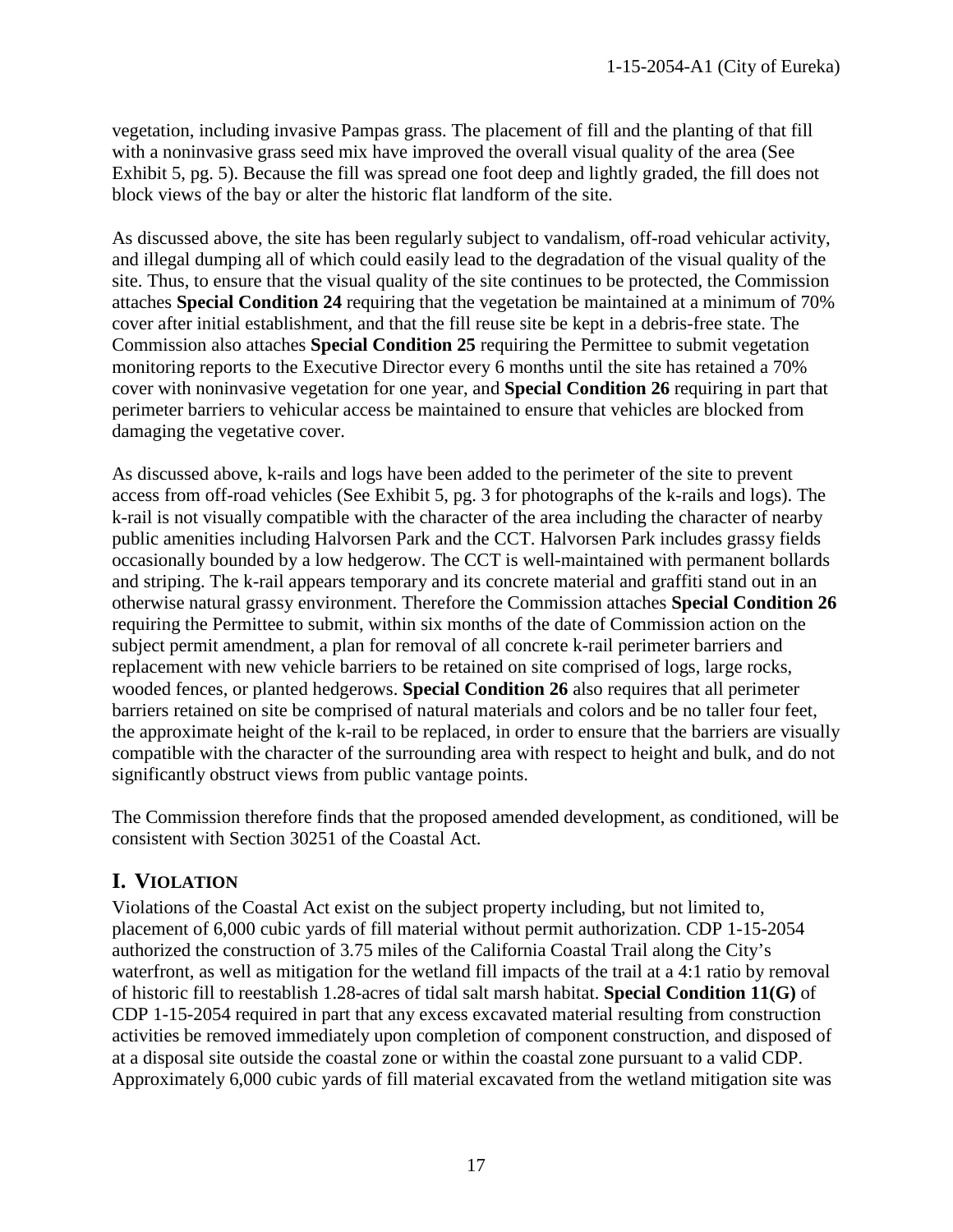#### 1-15-2054-A1 (City of Eureka)

subsequently placed within the coastal zone without a CDP in violation of **Special Condition 11(G)**.

Although development has taken place prior to submission of this permit amendment application, consideration of this application by the Commission has been based solely upon the Chapter 3 policies of the Coastal Act. Commission review and action on this permit amendment does not constitute a waiver of any legal action with regard to the alleged violations, nor does it constitute an implied statement of the Commission's position regarding the legality of development, other than the development addressed herein, undertaken on the subject site without a coastal permit. In fact, approval of this permit amendment is possible only because of the conditions included herein and failure to comply with these conditions would also constitute a violation of this permit and of the Coastal Act. Accordingly, the applicant remains subject to enforcement action just as it was prior to this permit amendment approval for engaging in unpermitted development, unless and until the conditions of approval included in this permit amendment are satisfied. As acknowledged by **Special Condition 23,** failure to comply with the terms and conditions of this permit amendment may result in the institution of enforcement action under the provisions of Chapter 9 of the Coastal Act.

## <span id="page-17-0"></span>**J. CALIFORNIA ENVIRONMENTAL QUALITY ACT**

The City of Eureka served as the lead agency for the purposes of CEQA review. The City evaluated the three phases of the trail in separate environmental documents. A Mitigated Negative Declaration (MND) was adopted for Phase A in October 2014 (State Clearinghouse Number 2014092033), Phase B in June 2012 (State Clearinghouse Number 2012052053), and Phase C in March 2014 (State Clearinghouse Number 2014022050). In addition, the Federal Highway Administrated designated Caltrans to act as the National Environmental Policy Act (NEPA) lead agency on its behalf. Caltrans determined that all phases of the project qualify for a Categorical Exclusion (CE) under 23 CFR 771.117(c)(3) [Caltrans issued one CE for Phase C in September 2014 and a separate CE for Phases A and B in November 2014]. To address the subject fill reuse, Caltrans updated the original CE for Phase C of the Eureka Waterfront Trail project, making a determination in December 2017 that with the additional documentation, the original CE remains valid. The City has made the determination that no CEQA reauthorization or amendment is necessary.

Section 13096 of the Commission's administrative regulations requires Coastal Commission approval of CDP applications to be supported by a finding showing the application, as modified by any conditions of approval, is consistent with any applicable requirement of the California Environmental Quality Act (CEQA). Section 21080.5(d)(2)(A) of CEQA prohibits a proposed development from being approved if there are any feasible alternatives or feasible mitigation measures available, which would substantially lessen any significant adverse effect the proposed development may have on the environment.

The Commission incorporates its findings on conformity with Coastal Act policies at this point as if set forth in full. As discussed above, the project as proposed to be amended has been conditioned to be consistent with the policies of the Coastal Act. The findings address and respond to all public comments regarding potential significant adverse environmental effects of the project that were received prior to preparation of the staff report. As specifically discussed in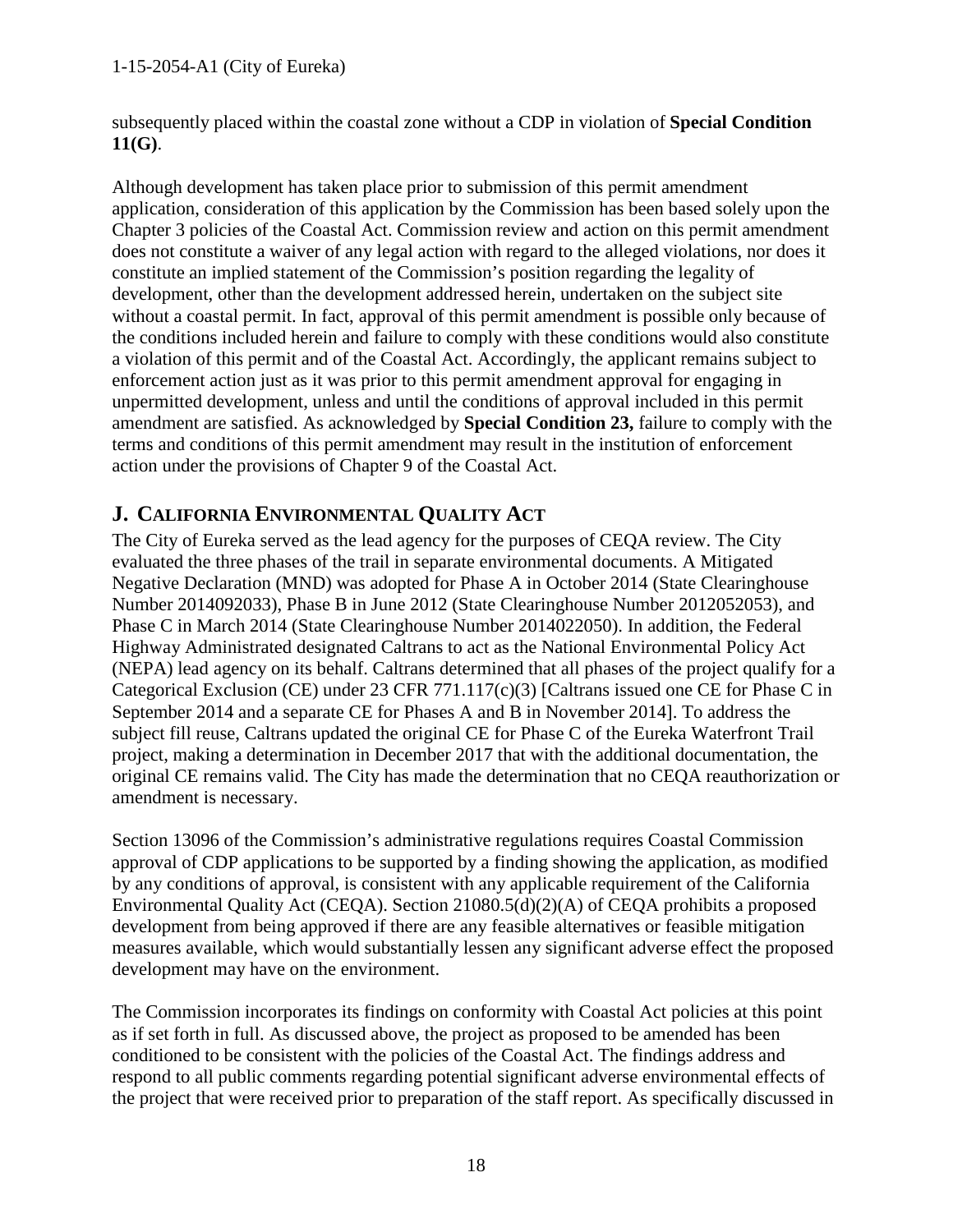these above findings, which are hereby incorporated by reference, mitigation measures that will minimize or avoid all significant adverse environmental impacts have been required. As conditioned, there are no feasible alternatives or feasible mitigation measures available which would substantially lessen any significant adverse impacts which the activity may have on the environment. Therefore, the Commission finds that the proposed amended development, as conditioned to mitigate the identified impacts, can be found to be consistent with the requirements of the Coastal Act to conform to CEQA.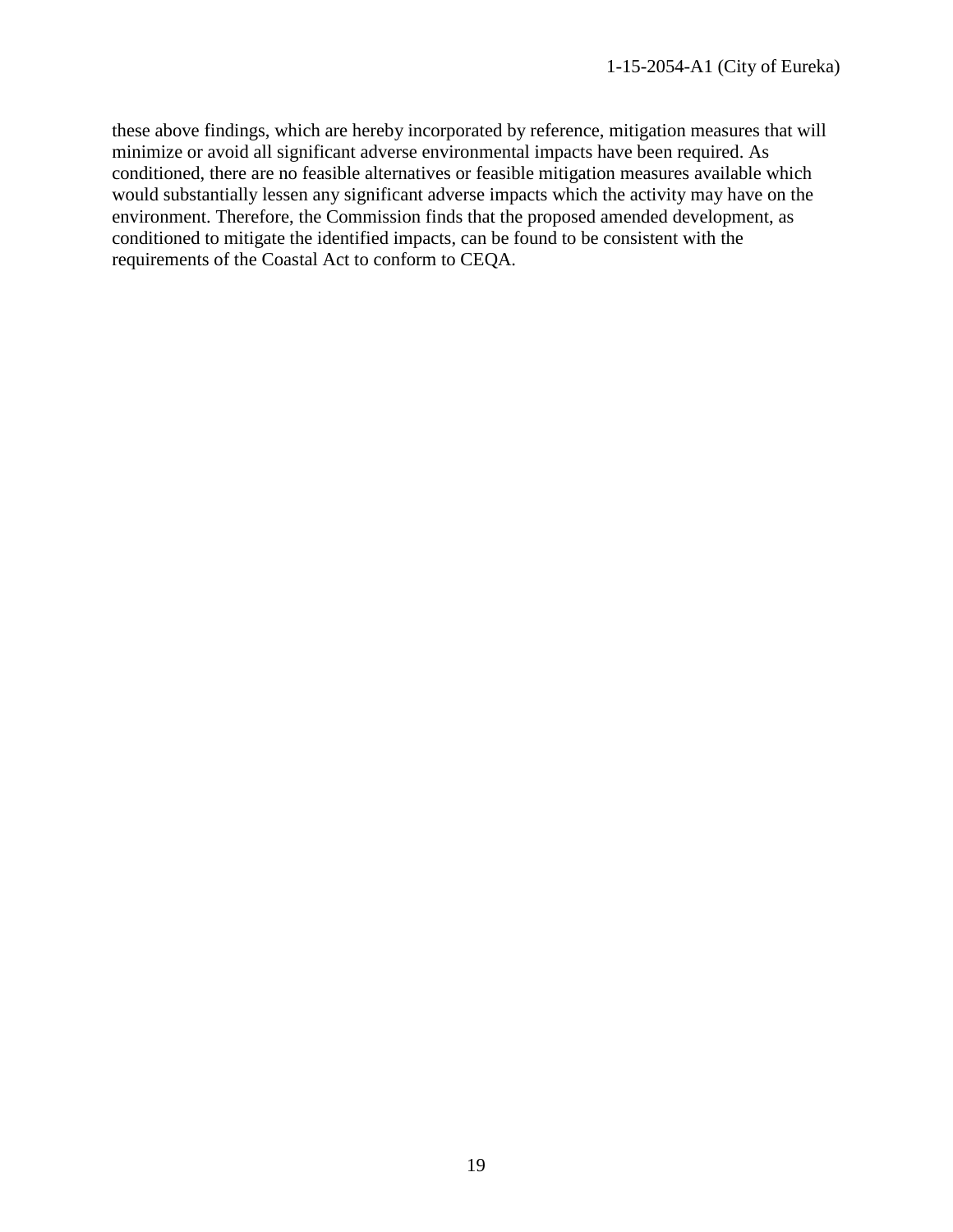## **APPENDIX A SUBSTANTIVE FILE DOCUMENTS**

<span id="page-19-0"></span>File for Coastal Development Permit No. 1-15-2054-A1

File for Coastal Development Permit No. 1-15-2054

Commission files for local Coastal Development Permit Nos. 1-EUR-04-229 and 1-EUR-10-114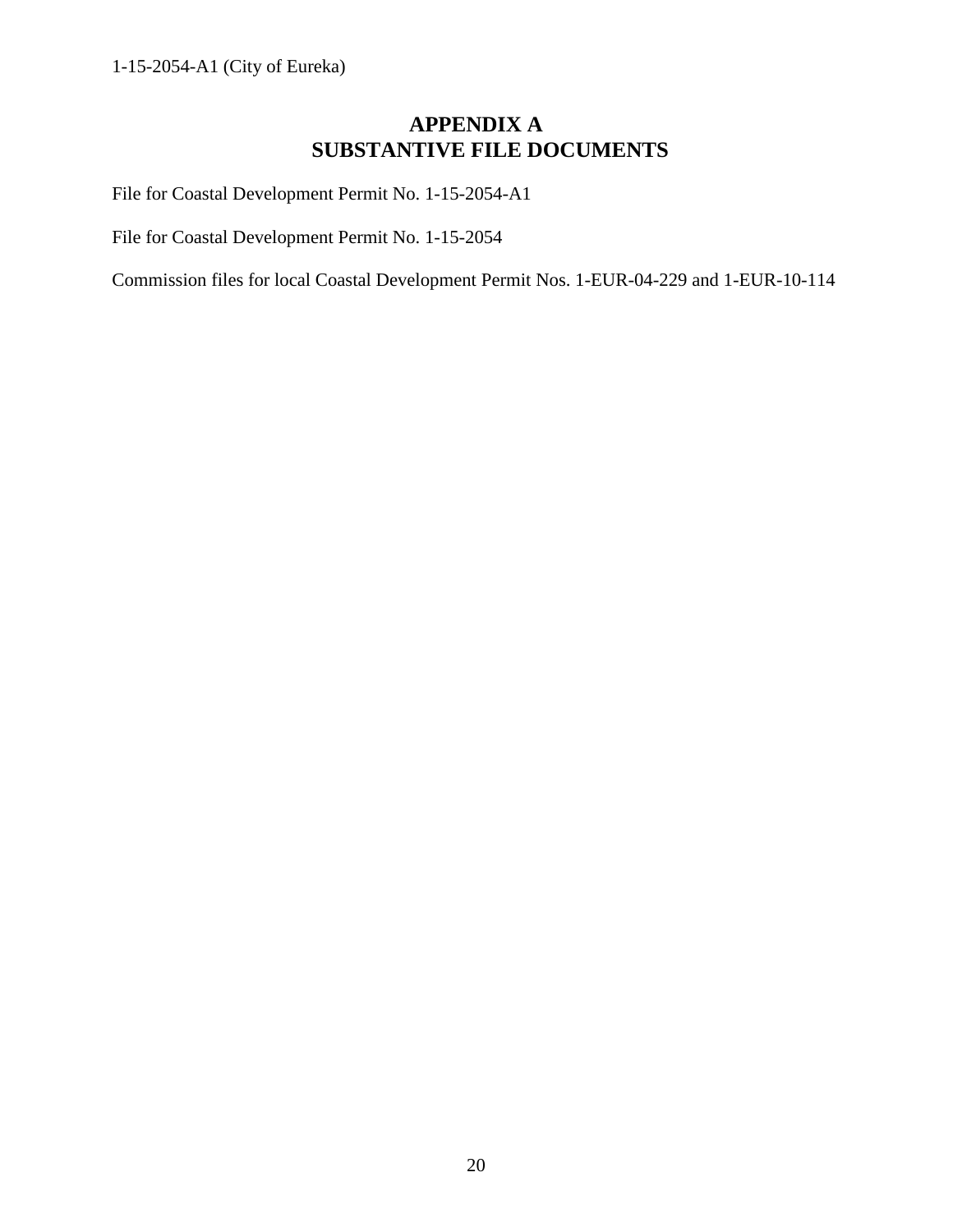## <span id="page-20-0"></span>**APPENDIX B ALL STANDARD AND SPECIAL CONDITIONS THAT APPLY TO CDP AMENDMENT 1-15-2054-A1**

## **STANDARD CONDITIONS**

This permit is granted subject to the following standard conditions:

- 1. **Notice of Receipt and Acknowledgment**. The permit is not valid and development shall not commence until a copy of the permit, signed by the permittee or authorized agent, acknowledging receipt of the permit and acceptance of the terms and conditions, is returned to the Commission office.
- 3. **Interpretation.** Any questions of intent of interpretation of any condition will be resolved by the Executive Director or the Commission.
- 4. **Assignment.** The permit may be assigned to any qualified person, provided assignee files with the Commission an affidavit accepting all terms and conditions of the permit.
- 5. **Terms and Conditions Run with the Land.** These terms and conditions shall be perpetual, and it is the intention of the Commission and the permittee to bind all future owners and possessors of the subject property to the terms and conditions.

## **SPECIAL CONDITIONS**

## 1. **Final Site and Construction Plans**

- A. PRIOR TO COMMENCEMENT OF CONSTRUCTION OF EACH PHASE OF THE COASTAL TRAIL PROJECT AUTHORIZED BY COASTAL DEVELOPMENT PERMIT 1-15-2054 on Exhibit 2, the permittee shall submit for the review and written approval of the Executive Director, final site and construction plans that are consistent with the project description and plans submitted to the Commission and attached as Exhibits 3 and 5, and consistent with all special conditions of Coastal Development Permit 1-15-2054.
	- (a) The plans shall include, at a minimum, plan and profile architectural drawings for all segments of the trail including bridges, boardwalk, trailheads, and railway, roadway, and driveway crossings.
	- (b) The final project plans shall also identify the specific location of all construction areas, all staging areas, and all construction access corridors in site plan view.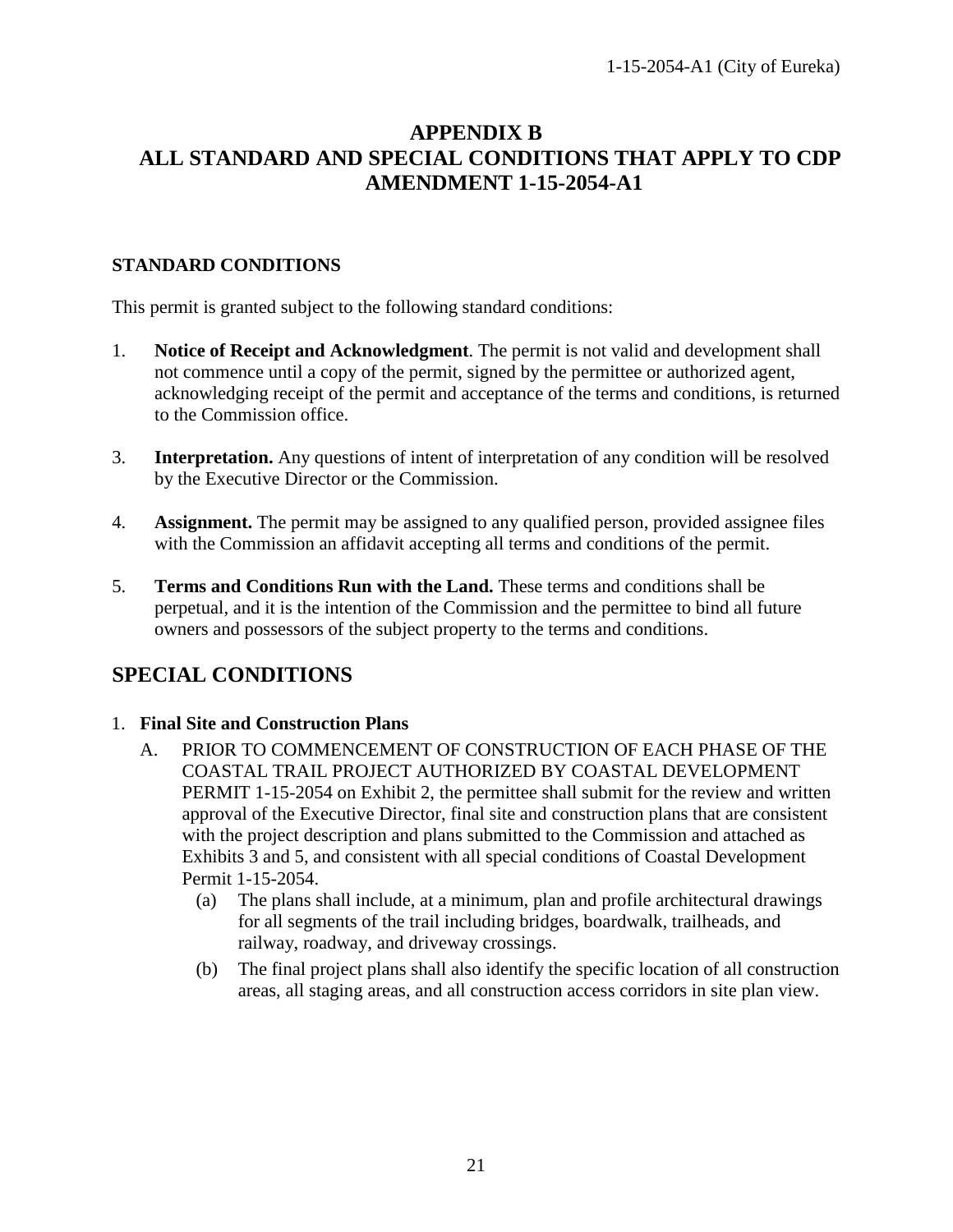B. The permittee shall undertake development in accordance with the approved final plans. Any proposed changes to the approved final plans shall be reported to the Executive Director. No changes to the approved final plans shall occur without a Commission approved amendment to this coastal development permit, unless the Executive Director determines that no amendment is legally required.

## 2. **Final Landscaping Plans**

- A. PRIOR TO COMMENCEMENT OF CONSTRUCTION OF EACH PHASE OF THE COASTAL TRAIL PROJECT AUTHORIZED BY COASTAL DEVELOPMENT PERMIT 1-15-2054 on Exhibit 2, the permittee shall submit for the review and written approval of the Executive Director, final landscaping plans that are consistent with the project description and plans submitted to the Commission and attached as Exhibits 3 and 5, and consistent with all special conditions of Coastal Development Permit 1-15-2054.
	- i. The plans shall demonstrate, at a minimum, all of the following:
		- a. Only native and/or non-invasive plant species shall be planted. No plant species listed as problematic and/or invasive by the California Native Plant Society, the California Invasive Plant Council, or by the State of California shall be planted or allowed to naturalize or persist in landscaped areas. No plant species listed as a "noxious weed" by the State of California or the U.S. Federal Government shall be planted; and
		- b. Rodenticides containing any anticoagulant compounds, including, but not limited to, Bromadiolone, Brodifacoum, or Diphacinone, shall not be used.
		- (b) The plan shall include, at a minimum, the following components:
			- a. A final landscape site plan map depicting the proposed species, type (e.g., 1-gallon, 5-gallon, bare-root, etc.), and location of all plant materials to be planted; and
			- b. A schedule for the planting of the proposed landscaping.
- B. The permittee shall undertake development in accordance with the approved final plans. Any proposed changes to the approved final plans shall be reported to the Executive Director. No changes to the approved final plans shall occur without a Commission approved amendment to this coastal development permit, unless the Executive Director determines that no amendment is legally required.

## 3. **Final Design Plans for All Signage and Trail Amenities**

- A. PRIOR TO COMMENCEMENT OF CONSTRUCTION OF SIGNAGE AND TRAIL AMENITIES AUTHORIZED BY COASTAL DEVELOPMENT PERMIT 1- 15-2054, the permittee shall submit for the review and written approval of the Executive Director, final design plans for all signage and trail amenities that are consistent with the project description and plans submitted to the Commission and attached as Exhibits 3 and 5, and consistent with all special conditions of Coastal Development Permit 1-15-2054.
	- (a) The plans shall demonstrate that the signage, viewing platforms, fencing, seating, public art, bike racks, restrooms, trash receptacles, playground/ exercise equipment areas, and other site improvements to be erected at the project site: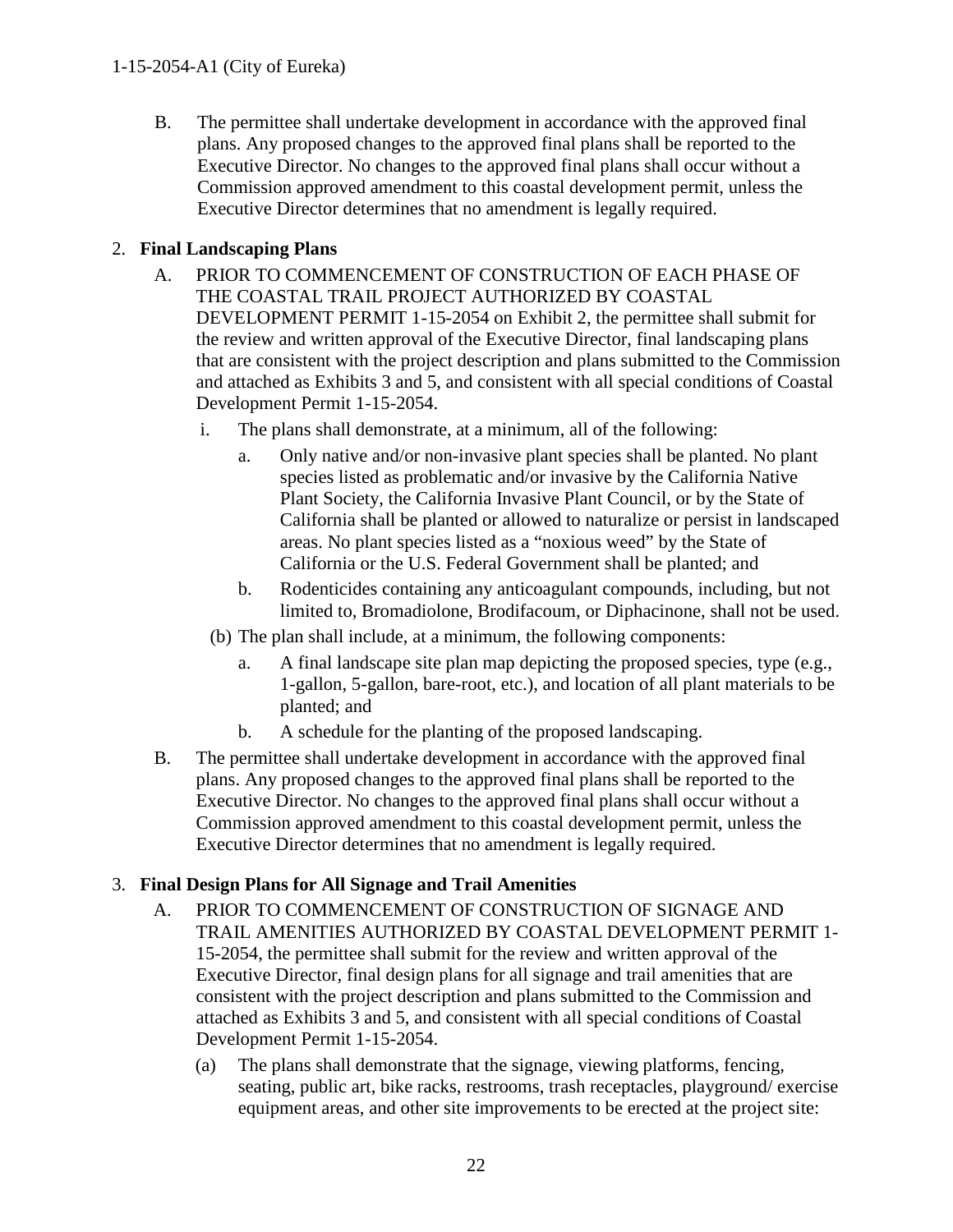- (a) Are visually compatible with the character of surrounding areas with respect to height and bulk, including signs that are no larger than those currently installed on the adjacent Hikshari Trail, and do not significantly obstruct views from public vantage points; and
- (b) Conform in architectural style, construction materials, surface treatments, and physical appearance with other similar public improvements along the Eureka waterfront.
- (b) The plan shall contain at a minimum:
	- a. Site plan locations of all signage, lighting, viewing platforms, fencing, seating, public art, bike racks, restrooms, trash receptacles, and playground/ exercise equipment areas;
	- b. Design specifications for the one new light on Waterfront Drive;
	- c. To-scale, dimensioned elevation plan depictions of the signage, including clear representation of sign verbiage, symbology, and size;
	- d. To-scale, dimensioned elevation plan depictions of the Del Norte Street parking area restroom, and the playground and exercise equipment areas; and
	- e. A description of the materials and colors of the sign elements, fencing, seating, bike racks, restrooms, trash receptacles, and playground and exercise equipment.
- B. The permittee shall undertake development in accordance with the approved final plans. Any proposed changes to the approved final plans shall be reported to the Executive Director. No changes to the approved final plans shall occur without a Commission approved amendment to this coastal development permit, unless the Executive Director determines that no amendment is legally required.

## 4. **State Lands Commission Review.** PRIOR TO ISSUANCE OF COASTAL

DEVELOPMENT PERMIT 1-15-2054, the applicant shall provide to the Executive Director a written determination from the State Lands Commission that:

- A. No State or public trust lands are involved in the development; or
- B. State or public trust lands are involved in the development and all permits required by the State Lands Commission have been obtained; or
- C. State or public trust lands may be involved in the development, but pending a final determination, an agreement has been made with the State Lands Commission for the approved project as conditioned by the Commission to proceed without prejudice to that determination.

## 5. **California Public Utilities Commission (CPUC) Approval.** PRIOR TO ISSUANCE OF

COASTAL DEVELOPMENT PERMIT 1-15-2054, the applicant shall provide to the Executive Director a copy of a final permit, license, review-approval, or other authorization issued by the CPUC for all new trail crossings of the North Coast Railroad Authority rail corridor, or evidence that no permit or grant of authority is required. The applicant shall inform the Executive Director of any changes to the project required by the CPUC. Such changes shall not be incorporated into the project until the applicant obtains a Commission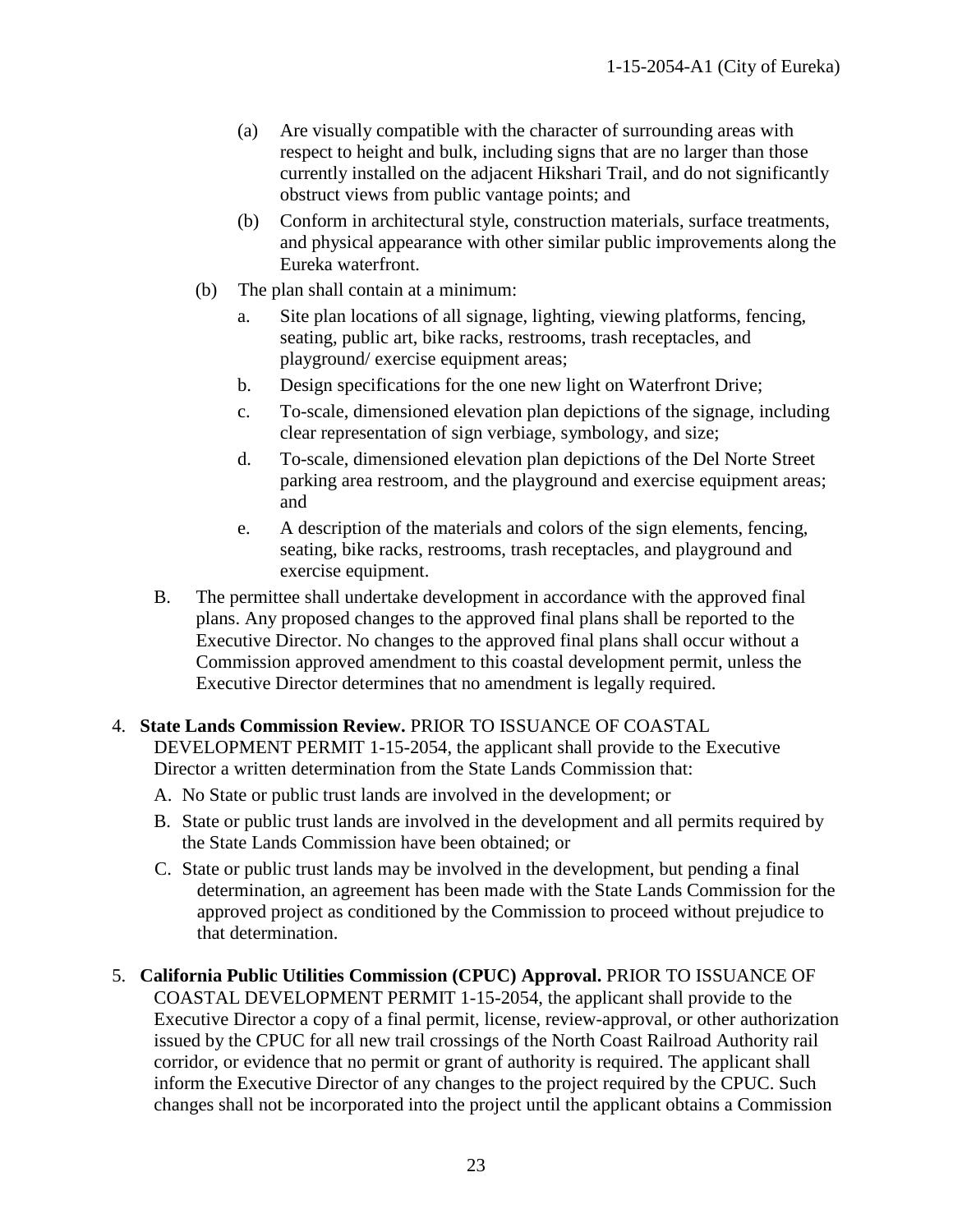amendment to this coastal development permit, unless the Executive Director determines that no amendment is legally required.

6. **California Department of Transportation (Caltrans) Encroachment Permit.** PRIOR TO ISSUANCE OF COASTAL DEVELOPMENT PERMIT 1-15-2054, the applicant shall submit to the Executive Director for review and written approval, evidence of an encroachment permit from Caltrans. The encroachment permit or exemption shall evidence the ability of the applicant to develop within State properties, including the U.S. Highway 101 public right-of-way. The applicant shall inform the Executive Director of any changes to the project required by Caltrans. Such changes shall not be incorporated into the project until the applicant obtains a Commission amendment to this coastal development permit, unless the Executive Director determines that no amendment is legally required.

## 7. **Final Mitigation and Monitoring Plan.** PRIOR TO ISSUANCE OF COASTAL

DEVELOPMENT PERMIT 1-15-2054, the applicant shall submit, for the review and written approval of the Executive Director, a revised final compensatory wetland mitigation and monitoring plan for the tidal salt marsh mitigation and the willow shrubland mitigation that conforms to the plan entitled "Mitigation and Monitoring Plan" dated February 2016 and prepared by GHD, except the revised final plan shall include the following requirements:

- A. "As built" plans: Within 30 days of establishment of the mitigation sites (both the tidal salt marsh mitigation and willow shrubland mitigation), documentation shall be provided to the Executive Director assessing the initial biological and ecological status of the "as built" mitigation sites in accordance with the February 2016 Mitigation and Monitoring Plan and the conditions of this coastal development permit;
- B. Annual monitoring reports: Monitoring reports shall be submitted to the Executive Director by December  $31<sup>st</sup>$  of each year for the duration of the five-year monitoring period, beginning the first year after the submission of the "as-built" assessment. Each report shall include a "Performance Evaluation" section where information and results from the monitoring program are used to evaluate the status of the wetland mitigation projects in relation to the goals and performance standards outlined in the February 2016 Mitigation and Monitoring Plan;
- C. Final monitoring report: A final monitoring report shall be submitted for the review and approval of the Executive Director by December  $31<sup>st</sup>$  of the last year of annual monitoring. The final report shall be prepared in conjunction with a qualified wetlands biologist. The report shall evaluate whether the mitigation sites conforms to the goals and performance standards outlined in the February 2016 Mitigation and Monitoring Plan. The report shall address all of the monitoring data collected over the five-year period;
- D. Remediation: If the final monitoring report indicates that the mitigation project has been unsuccessful, in part, or in whole, based on the approved performance standards, the permittee shall submit a revised or supplemental restoration program to compensate for those portions of the original program which did not meet the approved goals and objectives. The revised restoration program shall be processed as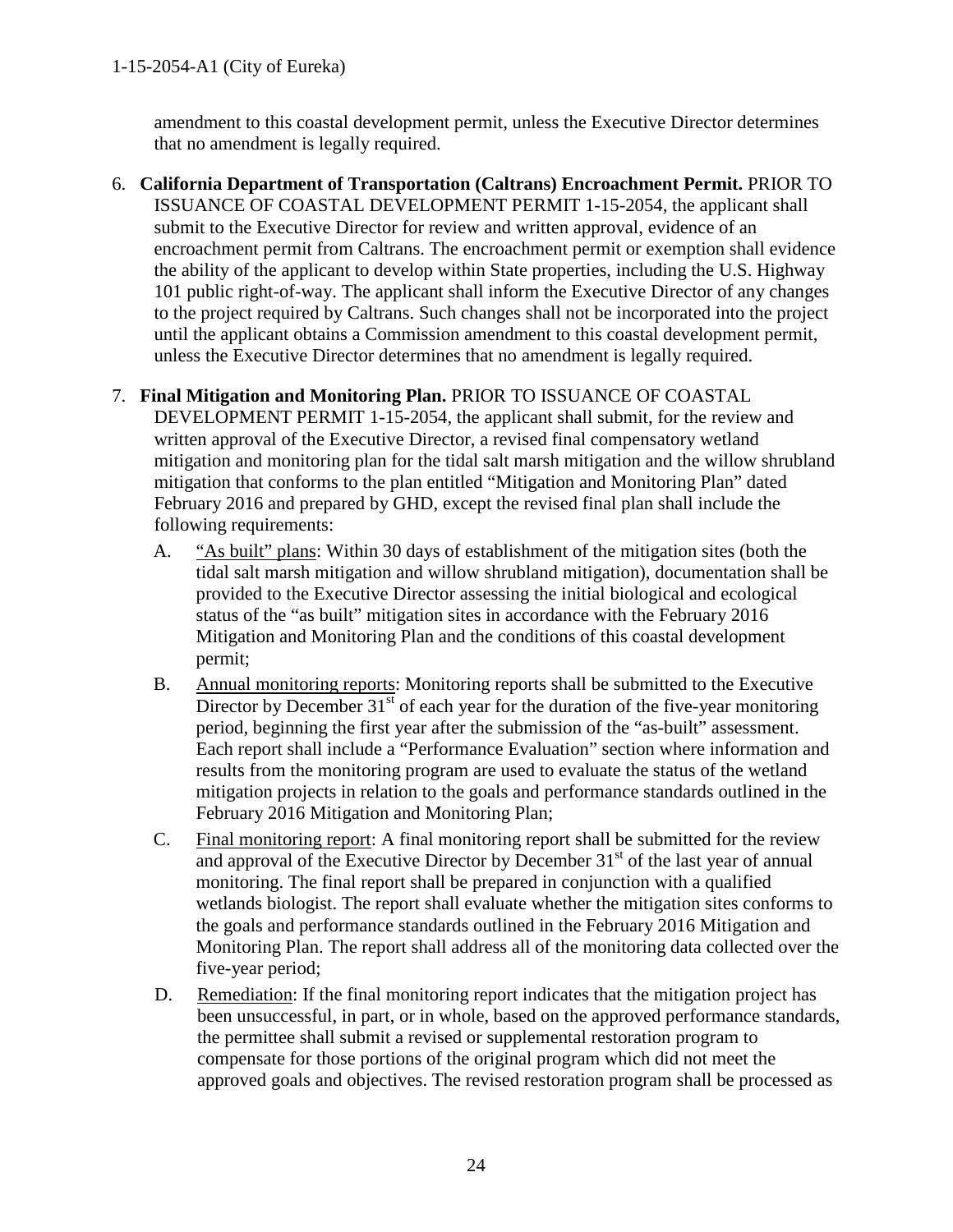an amendment to this coastal development permit unless the Executive Director determines that no amendment is legally required; and

- E. Monitoring and mitigation of anticipated temporary wetland impacts: The salt marsh habitat under and adjacent to the boardwalk totaling 0.35 acres to be temporarily impacted by project construction shall be monitored one year following boardwalk construction and a monitoring report shall be submitted to the Executive Director by December  $31<sup>st</sup>$  of that year. If the monitoring report indicates that the salt marsh vegetation in the 0.35 acre area does not have a similar vegetative density and cover to the surrounding marsh, the City shall submit a revised or supplemental restoration program to mitigate for salt marsh impacts in kind and in place. The revised restoration program shall be processed as an amendment to this coastal development permit unless the Executive Director determines that no amendment is legally required.
- 8. **Protection of Special Status Salt Marsh Plants.** The City shall avoid and minimize impacts to special-status salt marsh plants during project construction through the follow measures:
	- A. During the final design of the proposed project, the known populations of specialstatus plants within 100 feet of the project footprint, including, but not limited to Point Reyes bird's-beak, Humboldt Bay owl's-clover, Lyngbye's sedge, and western sand-spurrey, shall be included in the engineering drawings, and all construction activities shall be designed and conducted to avoid impacts to the populations to the maximum extent feasible;
	- B. As special-status plant locations may vary from year to year, a targeted seasonally appropriate botanical survey of the proposed project footprint and an area within 100 feet of the project footprint shall be conducted prior to the start of ground disturbing activities during each year of construction;
	- C. Prior to the start of construction activities in the proposed project area, exclusionary fencing or temporary flagging shall be erected around the special-status plant populations to ensure avoidance of these areas. If necessary, a qualified botanist shall be present to assist with locating the populations. The exclusionary fencing or flagging shall be periodically inspected throughout each period of construction and be repaired as necessary; and
	- D. If impacts to special-status plant individuals occur, the special-status plants shall be conserved through translocation and/or re-planting or re-seeding (by hand by a qualified biologist) into appropriate habitat in the immediate project area so that there is no net loss of the species.
- <span id="page-24-0"></span>9. **Protection of Bird Nesting Habitat.** No more than 14 days prior to the commencement of construction, a survey for nesting birds in and adjacent to the project construction area shall be conducted by a qualified biologist, unless the project will occur between September 1 and January 31, outside of the avian breeding/nesting season. If any active nesting habitat is identified during preconstruction surveys within 300 feet of the limits of work, construction shall be delayed until after the young have fledged, as determined by additional surveys conducted by a qualified biologist.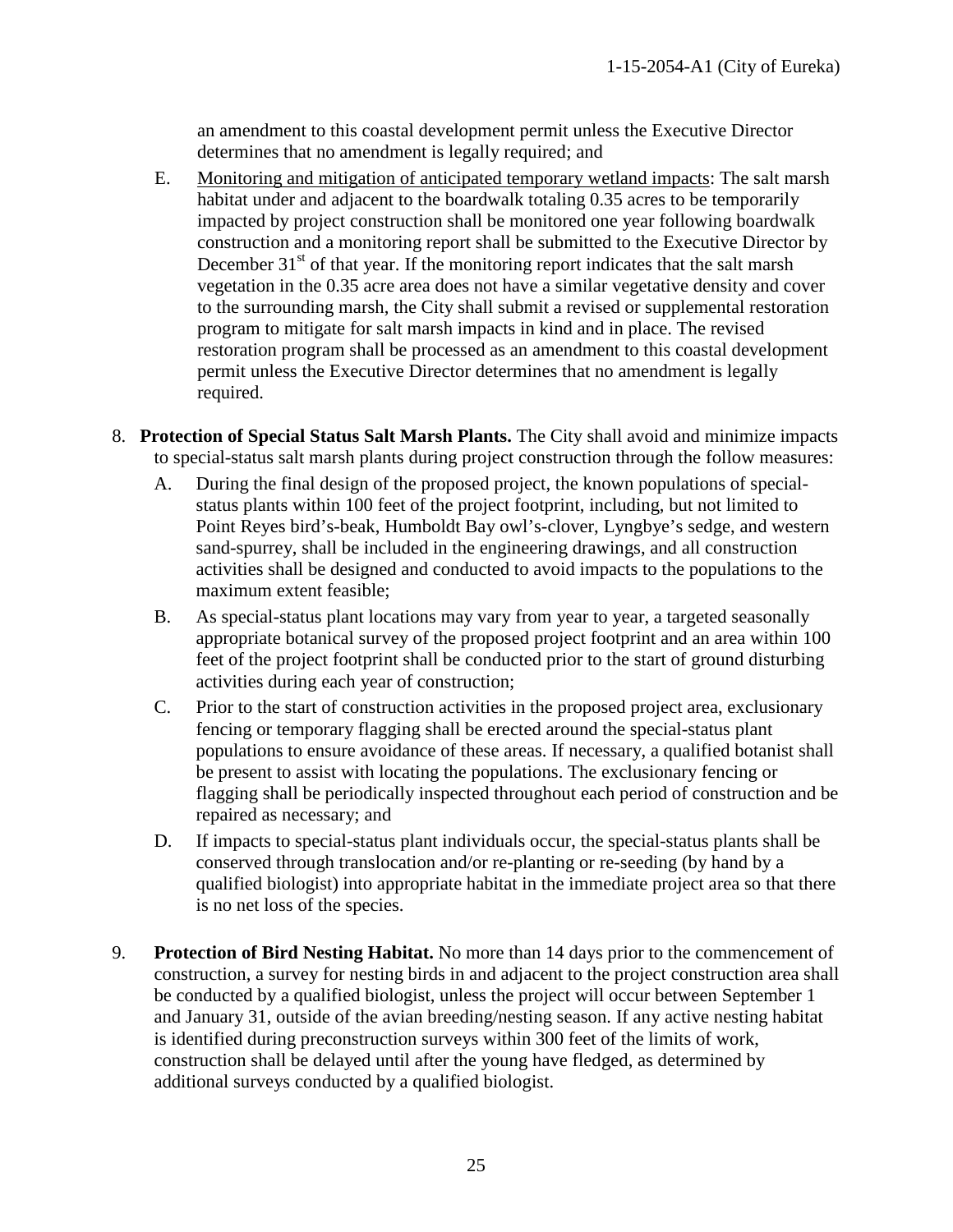#### 1-15-2054-A1 (City of Eureka)

- 10. **Protection of Northern red-legged frogs (***Rana aurora***).** To avoid impacts to Northern red-legged frogs, a pre-construction survey for the northern red-legged frog shall be performed by a qualified biologist immediately prior to construction within 50 feet of all suitable habitat in the construction area. Surveys shall be conducted each day in those areas where frogs could potentially be impacted. If a northern red-legged frog is found, the biologist shall move it to suitable habitat in a safe location outside of the construction zone. In the event that a frog is observed in an active construction zone, the contractor shall immediately halt construction activities until a biologist has moved the frog to a safe location in similar habitat outside of the construction zone.
- 11. **Construction Responsibilities.** The permittee shall comply with the following construction-related requirements:
	- A. All ground disturbing activity and asphaltic-concrete paving operations shall be performed during dry-weather periods only, when the National Weather Service's Northwestern California forecast for the Eureka area predicts a less than 50 percent chance of precipitation for the timeframe in which the work is to be conducted. If rainfall is forecast after construction has commenced and before construction is complete, any exposed soil areas shall be promptly mulched with weed-free straw or covered with sheeting and secured with sand bagging or other appropriate materials before the onset of precipitation. Adequate and effective erosion and sediment control measures shall be used to prevent sediment-laden water from entering coastal waters and wetlands;
	- B. All construction activities on, over, or adjoining salt marsh and other coastal wetlands and waters, except for the mitigation work outlined in the final Mitigation and Monitoring Plan detailed in [Special Condition 7](#page-24-0) above, shall occur between May 15<sup>th</sup> and October  $31<sup>st</sup>$  of each year of construction;
	- C. Construction activities authorized by this permit that occur within or adjacent to tidal wetlands and waters shall be conducted during periods of low tides only;
	- D. No construction materials, debris, or waste shall be placed or stored where it may be subject to entering coastal waters or wetlands;
	- E. Suitable BMPs, such as silt fences, straw wattles, or catch basins, shall be placed below all construction activities at the edge of surface water features to intercept sediment before it reaches the waterway. These structures shall be installed prior to any clearing or grading activities. Further, sediment built up at the base of BMPs shall be removed before BMP removal to avoid any accumulated sediments from being mobilized post-construction;
	- F. To minimize wildlife entanglement and plastic debris pollution, the use of temporary rolled erosion and sediment control products with plastic netting (such as polypropylene, nylon, polyethylene, polyester, or other synthetic fibers used in fiber rolls, erosion control blankets, and mulch control netting) is prohibited. Any erosioncontrol associated netting shall be made of natural fibers and constructed in a looseweave design with movable joints between the horizontal and vertical twines;
	- G. Any excess excavated material and other construction debris resulting from construction activities shall be removed immediately upon completion of component construction, and shall be disposed of at a disposal site outside the coastal zone or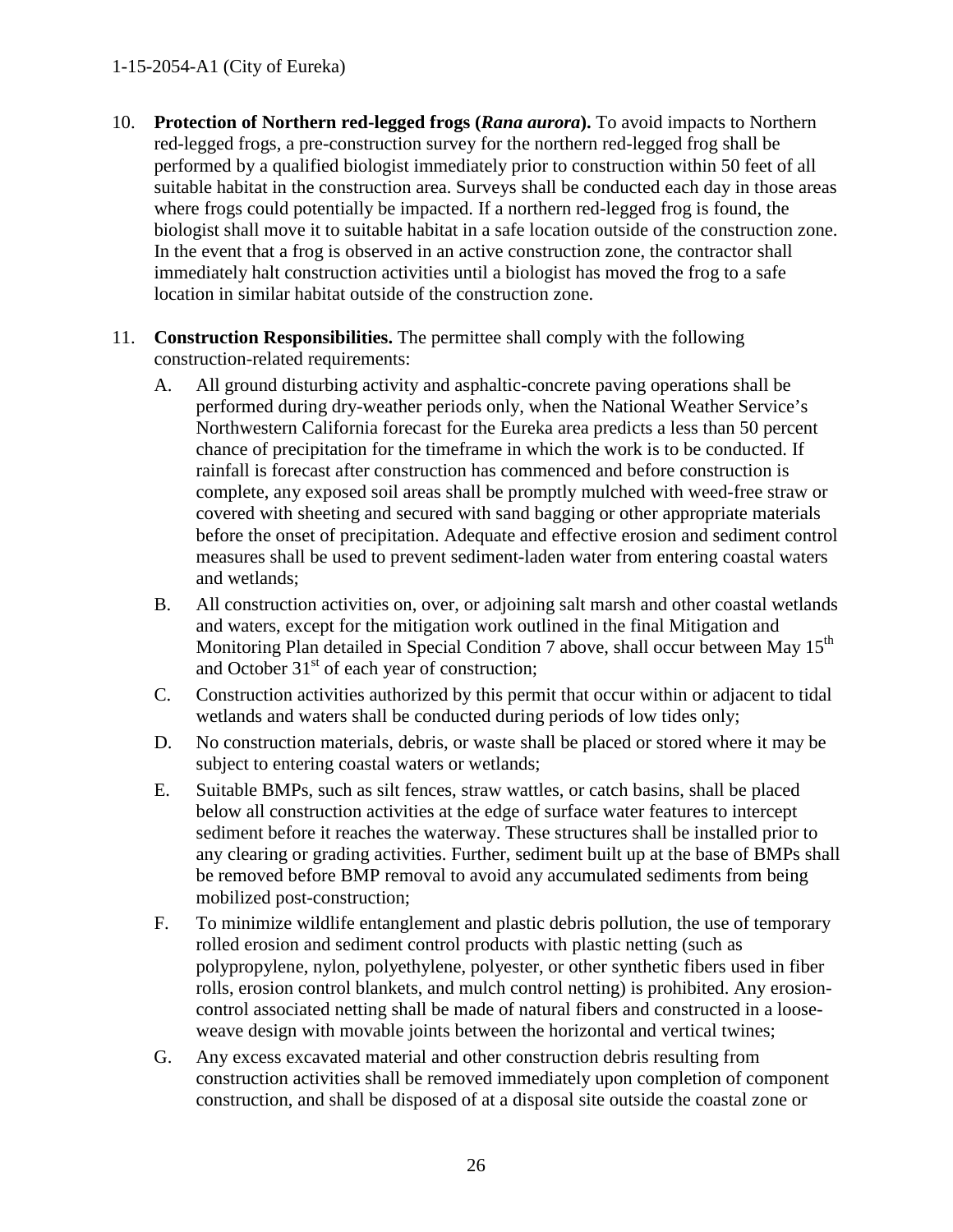within the coastal zone pursuant to a valid coastal development permit. Any potentially hazardous waste materials would be disposed of at an approved Class II landfill that is equipped to handle hazardous waste;

- H. On-site native vegetation shall be maintained to the maximum extent possible during construction activities. To ensure construction occurs in the designated areas and does not impact environmentally sensitive areas, the boundaries of the work area shall be fenced or marked with flagging;
- I. No uncured concrete or runoff from uncured concrete shall be allowed to enter coastal waters. Concrete paving and grinding operations, and storm drain inlet protection best management practices shall be employed to prevent concrete grindings, cutting slurry, and paving rinsate from entering drop inlets or sheetflowing into coastal waters. Concrete delivery vehicle wash-out maintenance at the project site is prohibited;
- J. If treated wood is used in trail facilities and amenities such as the viewing platforms and signage, the following additional BMPs shall be implemented: (i) no creosotetreated wood shall be utilized; (ii) whenever possible, cutting or drilling of treated wood shall occur at least 100 feet away from coastal waters and wetlands, and any sawdust, drill shavings, and wood scraps shall be contained and collected to prevent the discharge of treated wood to the marine environment; and (iii) treated wood materials shall be stored during construction in a contained, covered area to minimize exposure to precipitation.
- K. Equipment when not in use shall be stored in upland areas at least 50 feet away from surface water features, including Humboldt Bay, PALCO Marsh, and Eureka Slough;
- L. Any fueling, maintenance, and washing of construction equipment shall occur in confined upland areas specifically designed to control runoff and located more than 100 feet away from coastal waters; and
- M. Fuels, lubricants, and solvents shall not be allowed to enter coastal waters or wetlands. Hazardous materials management equipment including oil containment booms and absorbent pads shall be available immediately on-hand at the project site. Any accidental spill shall be rapidly contained and cleaned up.
- 12. **Avoidance of Soil and Groundwater Contamination.** PRIOR TO COMMENCEMENT OF CONSTRUCTION OF PHASE C OF THE TRAIL AUTHORIZED BY COASTAL DEVELOPMENT PERMIT 1-15-2054 on Exhibit 2, as recommended by the Hazardous Materials Corridor Study, Eureka Waterfront Trail Phase C Tydd Street Project (GHD, 2014), the permittee shall:
	- A. Complete pre-construction soil borings to characterize soil and groundwater, and submit the results of soil and groundwater sample analysis for the review and approval of the Executive Director; and
	- B. Prepare and submit a Construction Soil and Groundwater Management Plan for the review and approval of the Executive Director.
		- i. The plan shall demonstrate that all contaminated soil and groundwater encountered during construction shall be contained, handled, and properly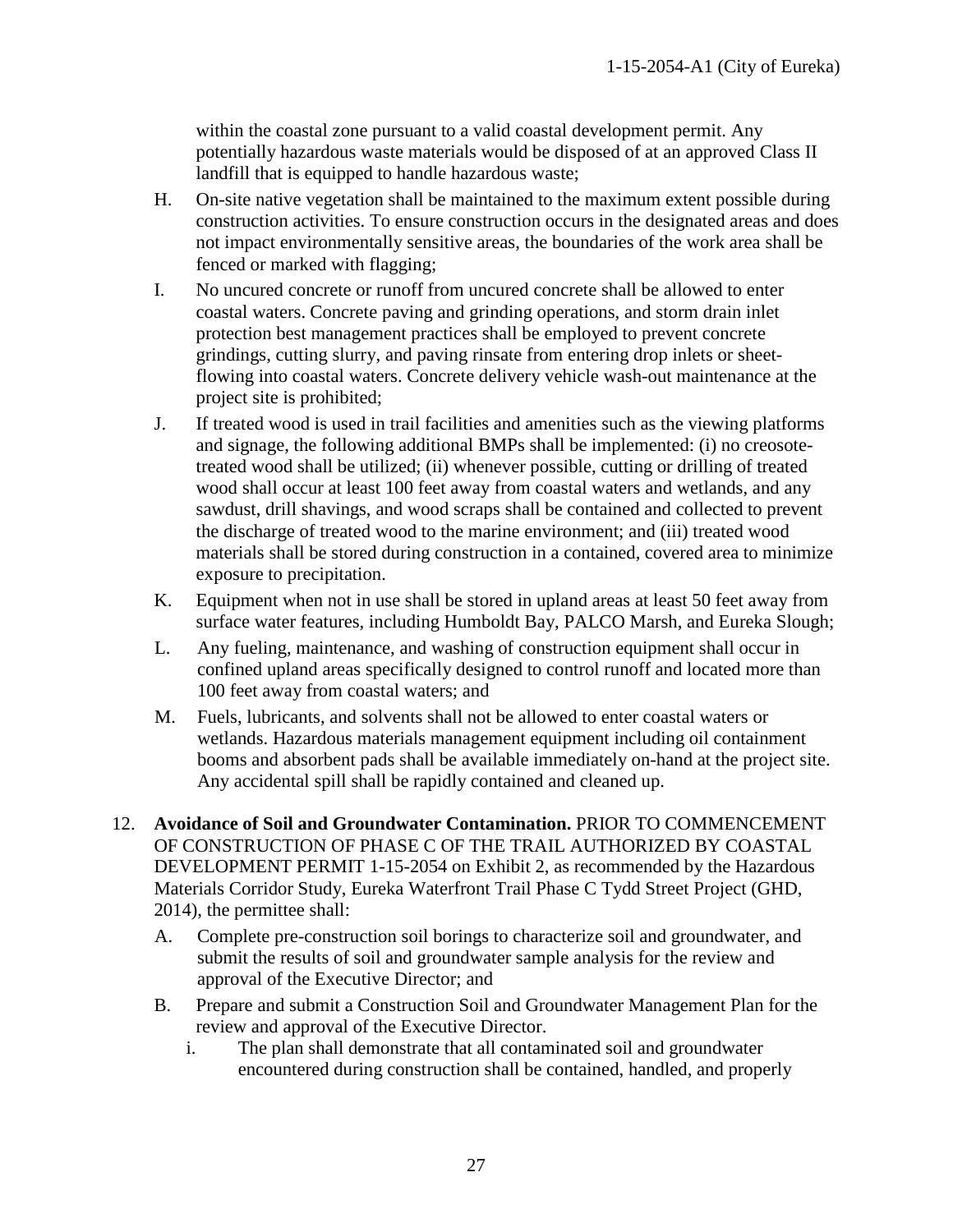disposed of in a manner that prevents discharge of contaminated soil and groundwater to the surrounding environment;

- ii. The plan shall provide for field screening during construction activities, and sampling of any impacted soils and groundwater encountered with characterization for off-site disposal; and
- iii. The plan shall include proposed containment, handling, and disposal methods that require special handling of impacted groundwater, impacted soil segregation, and manifested disposal if necessary.
- 13. **Assumption of Risk.** By acceptance of this permit, the City of Eureka as applicant acknowledges and agrees: (a) that the site may be subject to hazards from earthquakes, liquefaction, tsunami run-up, flooding, and erosion; (b) to assume the risks to the applicant and the property that is the subject of this permit of injury and damage from such hazards in connection with this permitted development; (c) to unconditionally waive any claim of damage or liability against the Commission, its officers, agents, and employees for injury or damage from such hazards; and (d) to indemnify and hold harmless the Commission, its officers, agents and employees with respect to the Commission's approval of the project against any and all liability, claims, demands, damages, costs (including costs and fees incurred in defense of such claims), expenses, and amounts paid in settlement arising from any injury or damage due to such hazards.

## 14. **Protection of Archeological Resources**

- A. If an area of cultural deposits or human remains is discovered during the course of the project, all construction shall cease and shall not re-commence until a qualified cultural resource specialist, in consultation with the Tribal Historical Preservation Officers (THPOs) of the Wiyot Tribe, the Bear River Band of Rohnerville Rancheria, and the Blue Lake Rancheria, analyzes the significance of the find and prepares a supplementary archaeological plan for the review and approval of the Executive Director, and either: (a) the Executive Director approves the Supplementary Archaeological Plan and determines that the Supplementary Archaeological Plan's recommended changes to the proposed development or mitigation measures are *de minimis* in nature and scope, or (b) the Executive Director reviews the Supplementary Archaeological Plan, determines that the changes proposed therein are not *de minimis*, and the permittee has thereafter obtained an amendment to coastal development permit 1-15-2054.
- B. If ground disturbing activities greater than twelve inches in depth are required during project construction, than AT LEAST TWO WEEKS PRIOR TO COMMENCEMENT OF SAID GROUND-DISTURBING ACTIVITIES AUTHORIZED BY COASTAL DEVELOPMENT PERMIT 1-15-2054, the permittee shall notify the THPOs from the Wiyot Tribe, the Bear River Band of Rohnerville Rancheria, and the Blue Lake Rancheria of the construction schedule and arrange for tribal representative(s) to be present to observe ground-disturbing activities if deemed necessary by the THPOs.
- C. A cultural resources monitor approved by the Wiyot Tribe, the Bear River Band of Rohnerville Rancheria, and the Blue Lake Rancheria shall be present to oversee all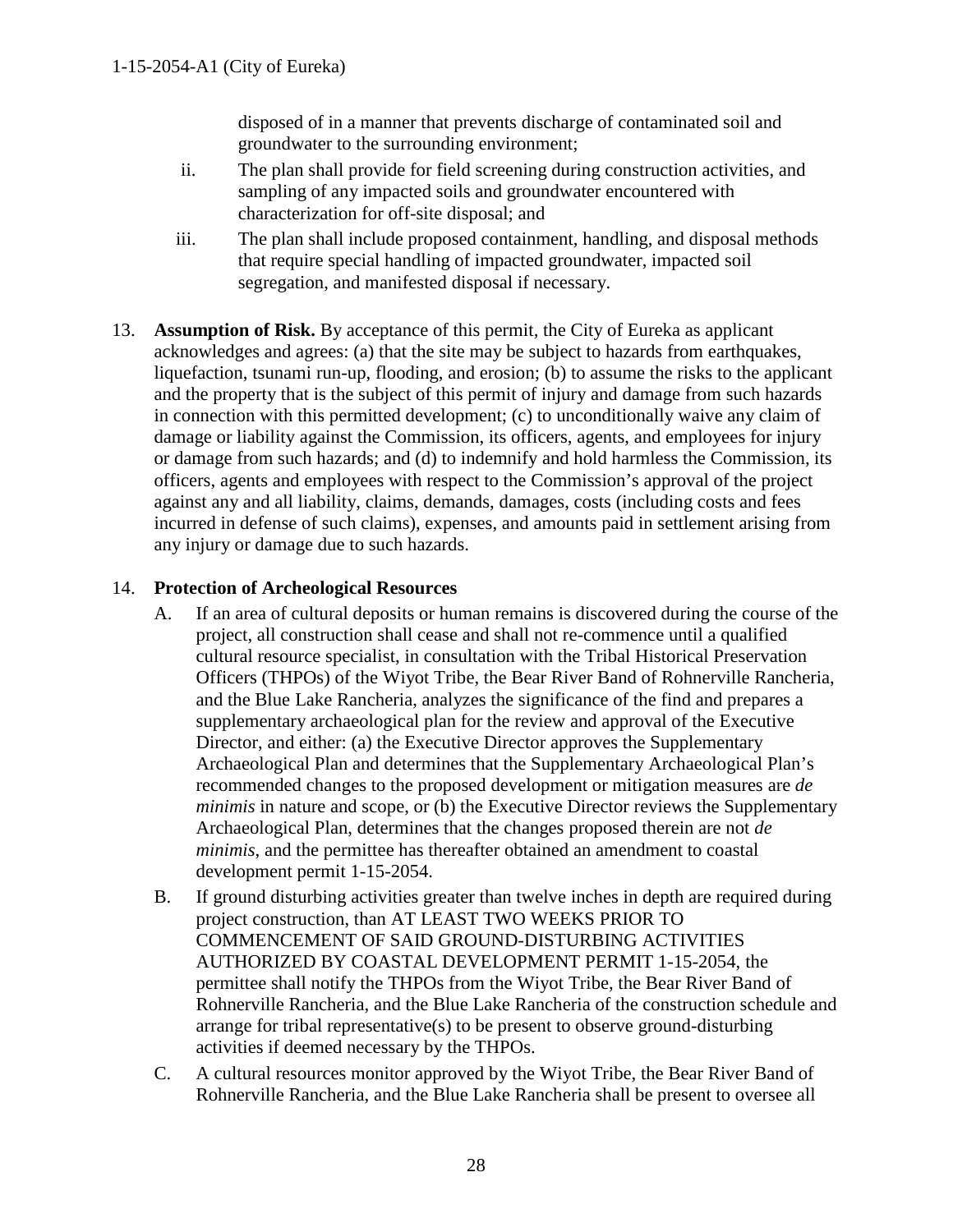ground disturbing activities greater than 12 inches in depth authorized by Coastal Development Permit 1-15-2054 unless evidence has been submitted for the review and approval of the Executive Director that the THPOs of these three entities have agreed that a cultural resources monitor need not be present.

- 15. **Liability for Costs and Attorney's Fees**. The Permittee shall reimburse the Coastal Commission in full for all Coastal Commission costs and attorney's fees (including but not limited to such costs/fees that are: (1) charged by the Office of the Attorney General; and (2) required by a court) that the Coastal Commission incurs in connection with the defense of any action brought by a party other than the Permittee against the Coastal Commission, its officers, employees, agents, successors and assigns challenging the approval or issuance of this permit, the interpretation and/or enforcement of permit conditions, or any other matter related to this permit. The Permittee shall reimburse the Coastal Commission within 60 days of being informed by the Executive Director of the amount of such costs/fees. The Coastal Commission retains complete authority to conduct and direct the defense of any such action against the Coastal Commission.
- 16. **Evidence of Sufficient Property Interest to Develop the Tidal Salt Marsh Mitigation Site and Comply with Conditions of Approval**. PRIOR TO ISSUANCE OF COASTAL DEVELOPMENT PERMIT 1-15-2054, the applicant shall submit, for the review and approval of the Executive Director, evidence of their legal ability to develop the mitigation site as conditioned herein. Such evidence shall demonstrate that the Applicant is the legal owner of the salt marsh mitigation site (APN 002-231-04 as generally depicted on Exhibit 7, pg.5).

## 17. **Open Space Restriction on Mitigation Properties**

- A. No development, as defined in Section 30106 of the Coastal Act, shall occur within the 1.28-acre tidal salt marsh mitigation area on APN 002-231-004 that is bordered to the west by the approved coastal trail, to the south by the 1st Street right-of-way, to the east by salt marsh adjacent to the main channel of Eureka Slough, and to the north by a secondary tidal channel that connects to the main channel of Eureka Slough and extends east to west approximately 250 feet north of the 1st Street right-of-way as generally depicted on the site plan and grading and planting plan on pages 2 and 5 of Exhibit 7, or within the 0.08 acre willow shrubland mitigation area on APN 007-071- 014 that borders the approved trail as it turns north on Parcel 4 west of the Bayshore Mall as generally depicted on the site plan and details on pages 3 and 4 of Exhibit 7, **except for:** 
	- i. The authorized development that is approved by this permit as specifically identified in Finding IV-A, "Project Description and Setting," and
	- ii. The following development, if approved by the California Coastal Commission as an amendment to this coastal development permit unless the Executive Director determines that no amendment is legally required**:** (a) vegetation clearance if required by the California Department of Forestry and Fire Protection to meet fire safety standards; (b) maintenance of existing utilities and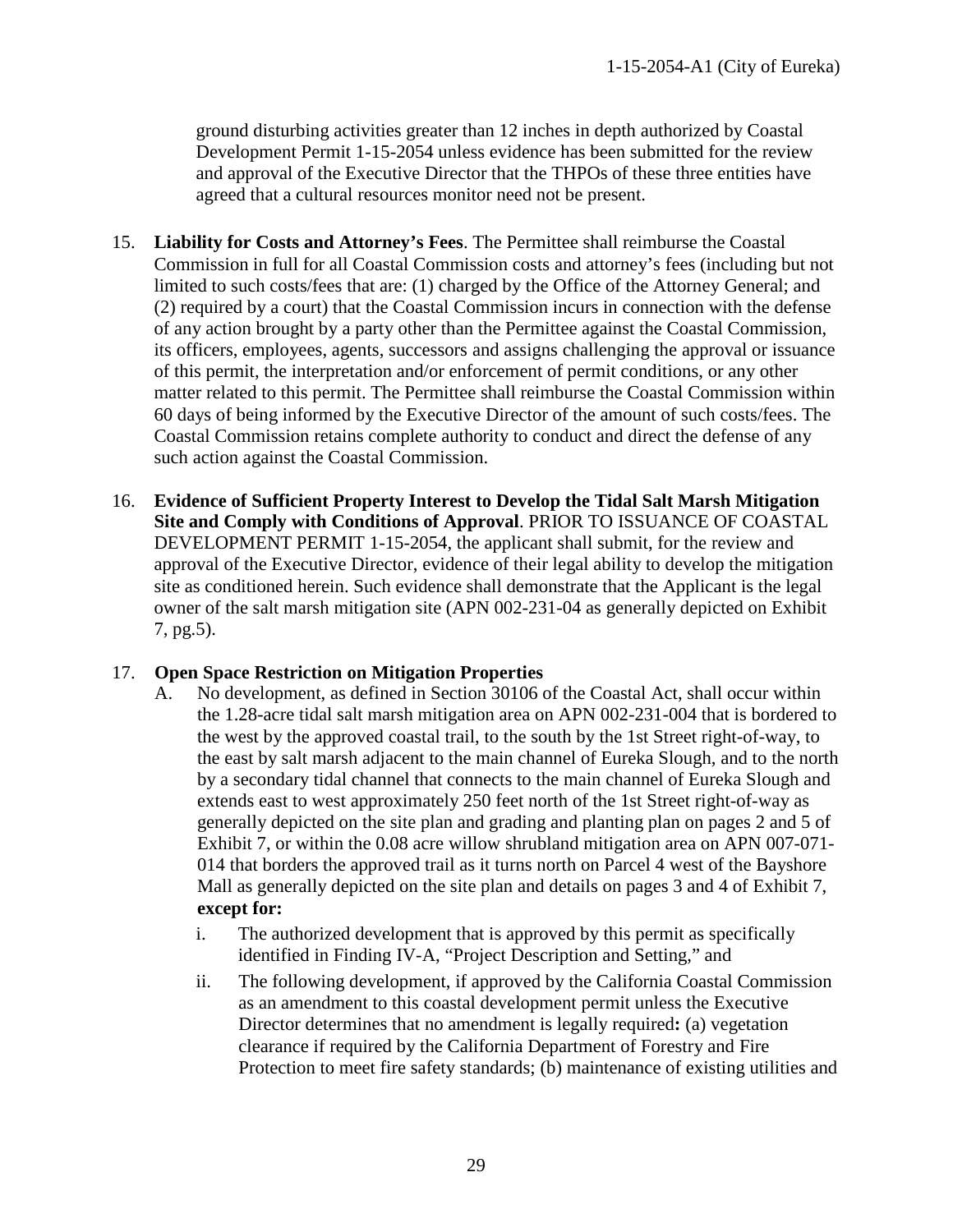community services infrastructure; and (c) other allowable uses for the diking, filling, or dredging of wetlands pursuant to Section 30233(a) of the Coastal Act.

## 18. **Agreement to Record a Deed Restriction if the Mitigation Properties are to be Conveyed**

- A. PRIOR TO ANY CONVEYANCE OF APN 002-231-004 (the APN containing the estuarine saltmarsh mitigation site as generally depicted on the site plan and grading and planting plan on pages 2 and 5 of Exhibit 7), the City of Eureka shall submit to the Executive Director for review and approval, documentation demonstrating that they as landowner have executed and recorded against APN 002-231-004 a deed restriction, in a form and content acceptable to the Executive Director which reflects the restrictions on development of the subject parcel contained in Special Condition 17above. The deed restriction shall run with the land binding all successors and assigns, and shall be recorded free of prior liens that the Executive Director determines may affect the enforceability of the restriction. This deed restriction shall not be removed or changed without a Commission amendment to this coastal development permit.
- B. PRIOR TO ANY CONVEYANCE OF APN 002-231-004 and prior to submittal to the executive director of the deed restriction required in part A above, the applicant shall submit for the review and approval of the Executive Director, and upon such approval, for attachment as an Exhibit to the deed restriction, a formal metes and bounds legal description and graphic depiction, prepared by a licensed surveyor, of the portions of APN 002-231-004 affected by this condition, as generally described above and shown on Exhibit 7 attached to this staff report.
- C. PRIOR TO ANY CONVEYANCE OF APN 007-071-014 (the APN containing the willow shrubland mitigation site as generally depicted on the site plan and details on pages 3 and 4 of Exhibit 7), the City of Eureka shall submit to the Executive Director for review and approval, documentation demonstrating that they as landowner have executed and recorded against APN 007-071-014 a deed restriction, in a form and content acceptable to the Executive Director, which reflects the above restrictions on development of the subject parcel contained in Special Condition 17 above. The deed restriction shall run with the land binding all successors and assigns, and shall be recorded free of prior liens that the Executive Director determines may affect the enforceability of the restriction. This deed restriction shall not be removed or changed without a Commission amendment to this coastal development permit.
- D. PRIOR TO ANY CONVEYANCE OF APN 007-071-014 and prior to submittal to the executive director of the deed restriction required in part C above, the applicant shall submit for the review and approval of the Executive Director, and upon such approval, for attachment as an Exhibit to the deed restriction, a formal metes and bounds legal description and graphic depiction, prepared by a licensed surveyor, of the portions of APN 007-071-014 affected by this condition, as generally described above and shown on Exhibit 7 attached to this staff report.
- E. PRIOR TO ISSUANCE OF COASTAL DEVELOPMENT PERMIT 1-15-2054, the applicant shall submit a written agreement, in a form and content acceptable to the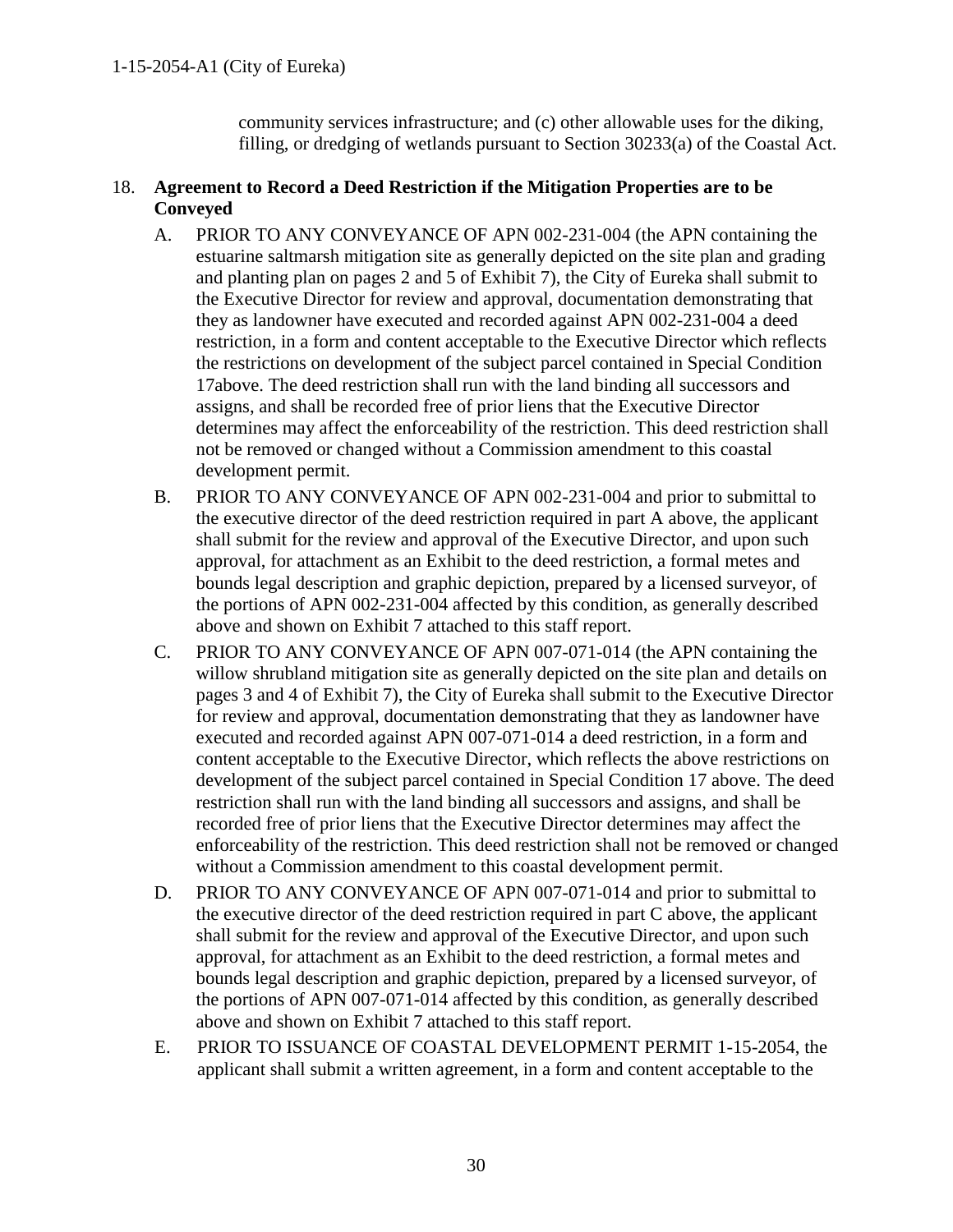Executive Director, acknowledging and agreeing to implementation of all of the above terms of this condition.

## 19. **Use, Maintenance, Modification, and Abandonment of Trail.**

- A. The trail authorized by this coastal development permit shall comply with the following:
	- i. The trail shall be a Class I multi-use trail available for shared public use 24 hours a day daily;
	- ii. The permittee shall be responsible for maintenance of the multi-modal trail and motorized vehicles shall be permitted access by the City and its agents for construction, maintenance and emergency purposes;
	- iii. Trail segments (Phases A, B, and C), as identified in Exhibit 2, shall not be open for public use until completion of the trail improvements in that segment;
	- iv. The City shall maintain continuously all trail improvements in good order and repair and shall allow no nuisances to exist or be maintained therein;
	- v. No portion of the trail owned by the City of Eureka in fee or by grant of easement may be abandoned by the City until a grant of easement is transferred to another entity, approved by the Executive Director, who can operate that portion of the trail in conformance with all terms and conditions of this coastal development permit;
	- vi. Any proposed changes, including any proposed change in the above-identified scope and manner of use or any proposed relocation or abandonment of any portion of the multi-modal trail, shall require an amendment to Coastal Development Permit No. 1-15-2054 approved by the California Coastal Commission unless the Executive Director determines that no amendment is legally required.
- B. PRIOR TO ISSUANCE OF COASTAL DEVELOPMENT PERMIT 1-15-2054, the applicant shall enter into a written agreement with the Commission, in a form and content acceptable to the Executive Director, acknowledging and agreeing to implementation of all of the above terms of this condition.

## 20. **Evidence of Legal Ability of Applicant to Undertake Development on Property Owned by Others and Comply with Conditions of Approval**

- A. PRIOR TO ISSUANCE OF COASTAL DEVELOPMENT PERMIT 1-15-2054, the applicant shall submit, for the review and approval of the Executive Director, evidence that clearly demonstrates that the North Coast Railroad Authority or the Northwestern Pacific Railroad Company is the legal owner of APNs 001-013-011; 002-231-002; 003-082-021; 003-082-022; 007-031-002; 007-051-002; 007-061-002; and 007-071-003, as generally depicted on Exhibit 12, and as such has formally agreed in writing that the applicant may undertake development on their respective properties pursuant to Coastal Development Permit 1-15-2054 and as conditioned by the Commission herein.
- B. PRIOR TO ISSUANCE OF COASTAL DEVELOPMENT PERMIT 1-15-2054, the applicant shall submit, for the review and approval of the Executive Director,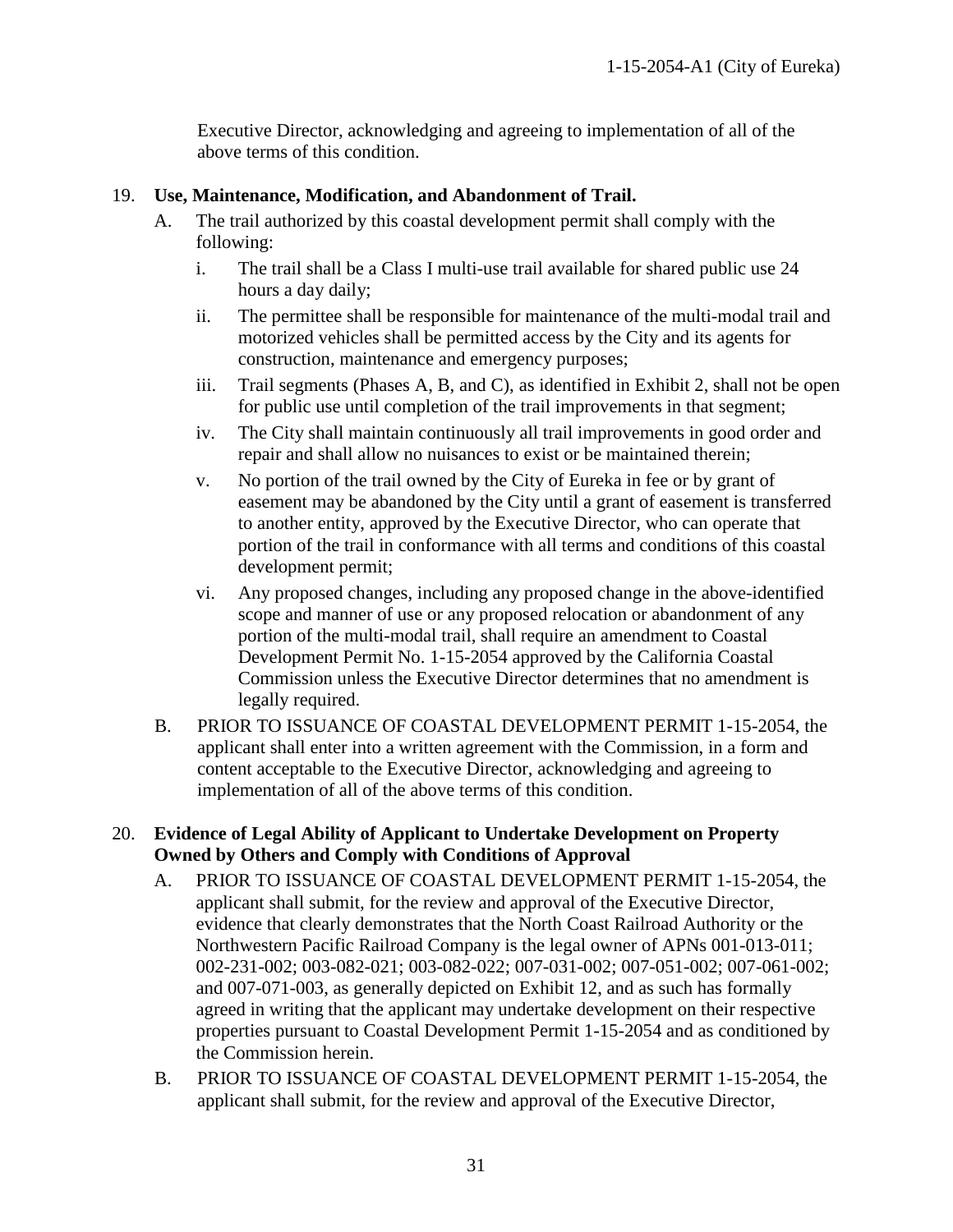evidence that clearly demonstrates that all private property owners of APNs 002-201- 008, 002-252-028, 002-191-035, 002-191-025, 002-231-008, 002-231-009, 002-231- 013, 001-014-002, 003-021-009, 003-031-006, 003-041-007, 003-051-001, and 003- 072-003, as generally depicted on Exhibit 12, are the legal owners of such properties and have formally agreed in writing that the applicant may undertake development on their respective properties pursuant to Coastal Development Permit 1-15-2054 and as conditioned by the Commission herein.

## 21. **Scope of Use for Trail and Easements**

- A. PRIOR TO COMMENCEMENT OF CONSTRUCTION OF PHASE "A" OF THE COASTAL TRAIL PROJECT AUTHORIZED BY COASTAL DEVELOPMENT PERMIT 1-15-2054 AND GENERALLY DEPICTED ON EXHIBIT 2, the permittee shall submit, for the review and approval of the Executive Director, Grants of Easement that have been executed and recorded over all private property located within Phase A as generally depicted on Exhibit 12. All of the recorded Grants of Easement to the City of Eureka shall permanently authorize use of the Trail as approved by Coastal Development Permit 1-15-2054 with conditions, including Special Condition 19.
- B. PRIOR TO COMMENCEMENT OF CONSTRUCTION OF PHASE "B" OF THE COASTAL TRAIL PROJECT AUTHORIZED BY COASTAL DEVELOPMENT PERMIT 1-15-2054 AND GENERALLY DEPICTED ON EXHIBIT 2, the permittee shall submit, for the review and approval of the Executive Director, Grants of Easement that have been executed and recorded over all private property located within Phase B as generally depicted on Exhibit 12. All of the recorded Grants of Easement to the City of Eureka shall permanently authorize use of the Trail as approved by Coastal Development Permit 1-15-2054 with conditions, including Special Condition 19.
- C. PRIOR TO COMMENCEMENT OF CONSTRUCTION OF PHASE "C" OF THE COASTAL TRAIL PROJECT AUTHORIZED BY COASTAL DEVELOPMENT PERMIT 1-15-2054 AND GENERALLY DEPICTED ON EXHIBIT 2, the permittee shall submit, for the review and approval of the Executive Director, Grants of Easement that have been executed and recorded over all private property located within Phase C as generally depicted on Exhibit 12. All of the recorded Grants of Easement to the City of Eureka shall permanently authorize use of the Trail as approved by Coastal Development Permit 1-15-2054 with conditions, including Special Condition 19.
- D.PRIOR TO ISSUANCE OF COASTAL DEVELOPMENT PERMIT 1-15-2054, the applicant shall submit a written agreement, in a form and content acceptable to the Executive Director, acknowledging and agreeing to implementation all of the above terms of this condition.
- 22. **Agreement To Record Deed Restriction if Coastal Trail Property Owned by the City of Eureka is to be Conveyed.**
	- A. PRIOR TO ANY CONVEYANCE OF ANY COASTAL TRAIL PROPERTIES OWNED BY THE CITY OF EUREKA (APNs 001-011-010; 001-014-003; 002-191-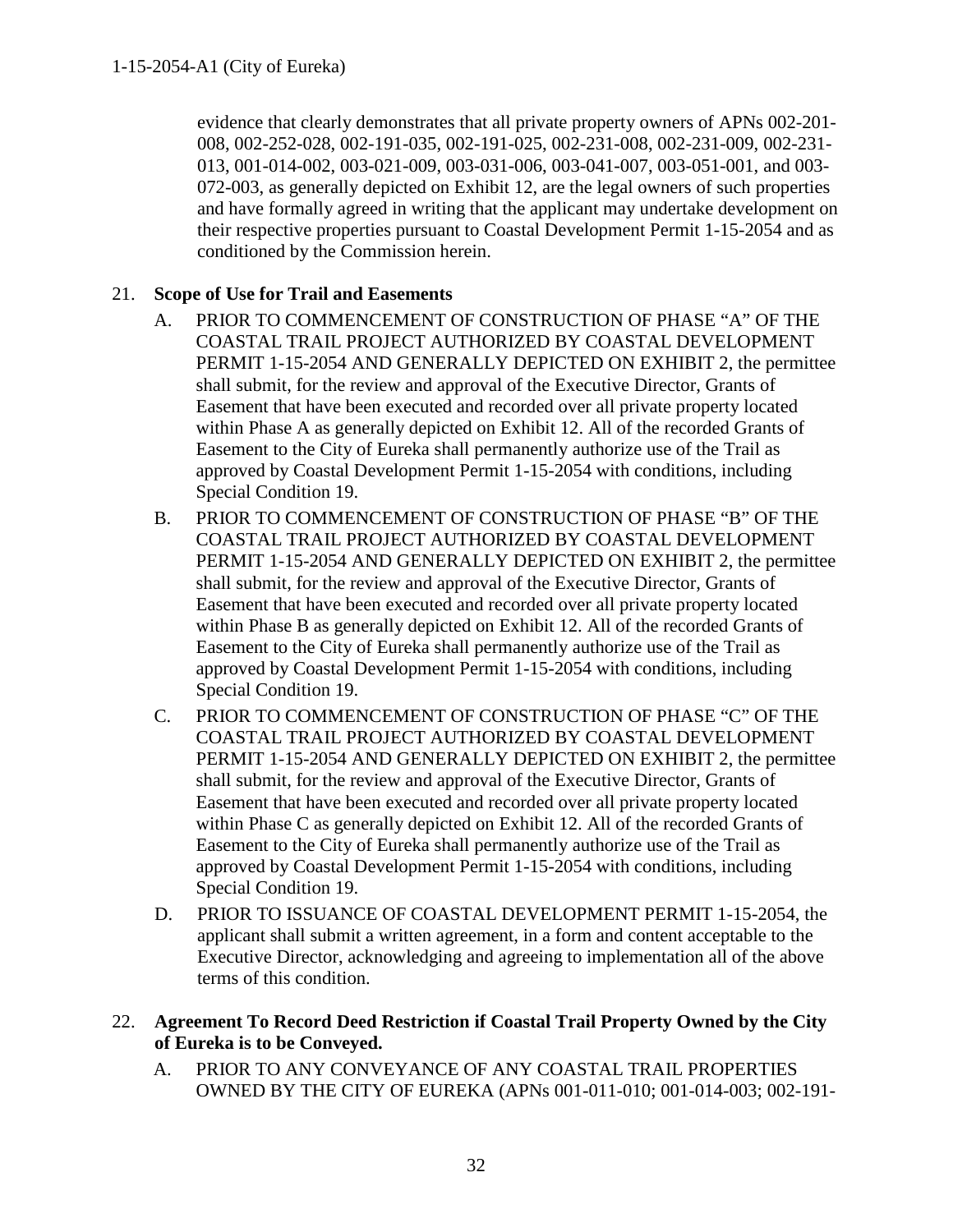032; 003-031-002; 003-082-006; 002-231-021; 007-031-003; 007-031-004; 007-051- 009; 007-071-014; 002-231-010; 002-231-012; and 003-021-008, as generally depicted on Exhibit 12), the permittee shall submit to the Executive Director for review and approval, documentation demonstrating that the permittee as landowner has executed and recorded against the property to be conveyed a deed restriction, in a form and content acceptable to the Executive Director, which authorizes the Coastal Trail in the scope and manner set forth in Special Condition 19 above. The deed restriction shall run with the land binding all successors and assigns, and shall be recorded free of prior liens that the Executive Director determines may affect the enforceability of the restriction. This deed restriction shall not be removed or changed without a Commission amendment to this coastal development permit.

- B. PRIOR TO ISSUANCE OF COASTAL DEVELOPMENT PERMIT 1-15-2054, the applicant shall submit a written agreement, in a form and content acceptable to the Executive Director, acknowledging and agreeing to implementation of all of the above terms of this condition.
- 23. **Permit Amendment Issuance and Condition Compliance.** Because the development proposed under CDP Amendment 1-15-2054-A1 has already commenced, this coastal development permit amendment shall be deemed issued upon the Commission's approval. Failure to comply with the special conditions of this permit may result in the institution of an action to enforce those conditions under the provisions of Chapter 9 of the Coastal Act.

## 24. **Site Maintenance**.

- A. The fill reuse site shall be maintained in a debris-free state, including immediate removal of all refuse, dumped debris, and any potentially hazardous or contaminated materials such as scrap metal, asphalt, tires, and wood containing lead-based paint or wood preservative.
- B. The fill reuse site shall be maintained at a minimum of 70% cover with non-invasive vegetation after initial establishment.
- C. No plant species listed as problematic and/or invasive by the California Native Plant Society, the California Invasive Plant Council, or as may be identified from time to time by the State of California shall be employed or allowed to naturalize or persist at the fill reuse site.
- 25. **Site Monitoring**. The Permittee shall submit vegetation monitoring reports to the Executive Director every 6 months until the fill reuse site has reached a minimum of 70% cover with noninvasive vegetation and the site has retained a minimum of 70% cover with noninvasive vegetation for one year. The reports shall include photographs, a map, the percentage of the 4.56-acre fill reuse site covered in noninvasive vegetation, the degree to which any problematic or invasive plant species occupy the fill reuse site, and a narrative discussion analyzing the reasons for any failure to achieve or maintain the 70% noninvasive vegetative cover standard and providing recommendations for achieving the standard and for abating problematic or invasive plant species.

## 26. **Vehicular Access Barriers Replacement and Maintenance Plan**.